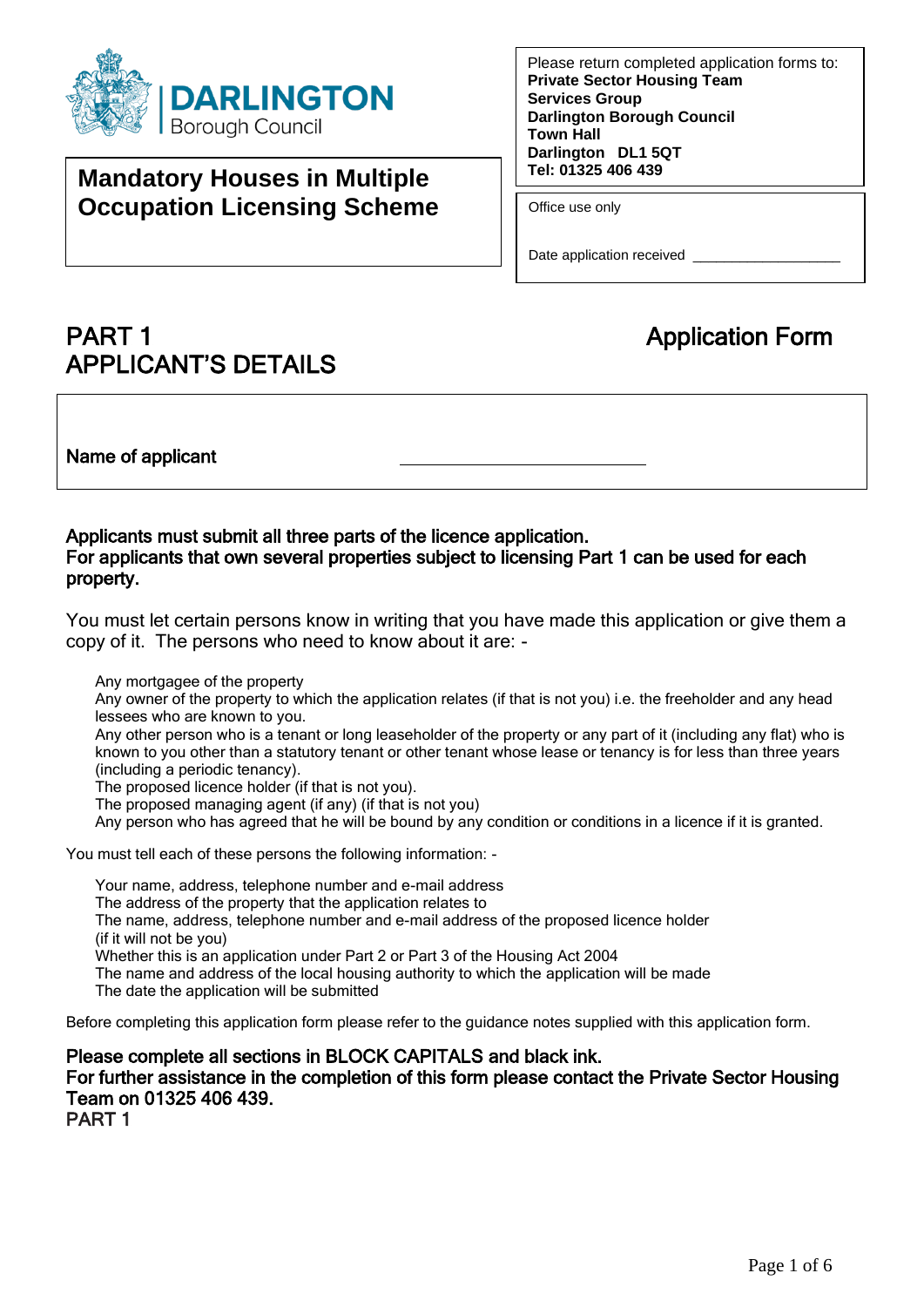#### DETAILS OF THE APPLICANT 1

| a)             | Name of applicant (for which licence is to be issued).                             |  |
|----------------|------------------------------------------------------------------------------------|--|
| <b>Title</b>   | $\overline{\phantom{a}}$ and $\overline{\phantom{a}}$ and $\overline{\phantom{a}}$ |  |
| b)             | <b>Contact information</b>                                                         |  |
| <b>Address</b> |                                                                                    |  |
|                |                                                                                    |  |
|                |                                                                                    |  |
|                | Postcode<br><u> 1990 - Johann Barbara, martxa a</u>                                |  |
| Tel:           |                                                                                    |  |
| Fax No:        |                                                                                    |  |
| <b>Email</b>   |                                                                                    |  |
| $\mathbf{c}$   | Date of Birth (if under 21) (DD/MM/YYYY)                                           |  |

#### 'FIT & PROPER PERSON' ASSESSMENT 2

# NOTE TO APPLICANTS

 We will confirm details supplied in this application form with existing information held by other council departments e.g. Housing Benefits, council tax. We may also approach other authorities such as the Police Authority, Fire & Rescue Service, Office of Fair Trading, etc. for information and confirmation.

 the above. We may require your co-operation in obtaining Criminal Records Bureau information in confirmation of

 You will be advised of this action should it be considered necessary during the application process. Please note that it is a criminal offence to knowingly supply information, which is false or misleading for the purposes of obtaining a licence.

 If we subsequently discover something, which is relevant and which you should have disclosed, or which has been incorrectly stated or described, your licence may be cancelled or other action taken. Any information supplied will be taken into consideration and will not necessarily exclude the applicant from becoming a licence holder.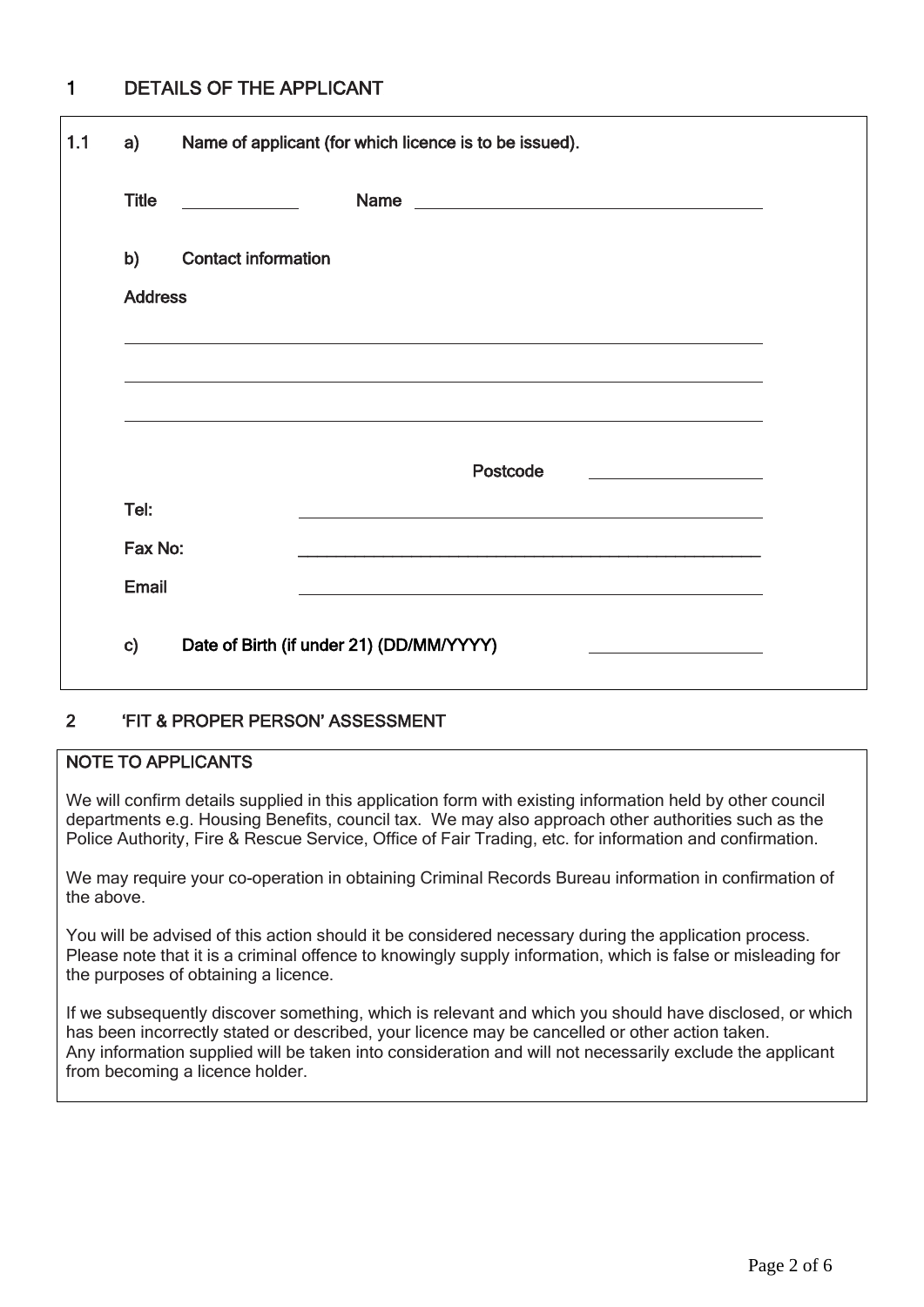| 2.1 | Are you a member of any landlords association or other professional body?                                                                             |
|-----|-------------------------------------------------------------------------------------------------------------------------------------------------------|
|     | If so please indicate which.                                                                                                                          |
|     |                                                                                                                                                       |
|     |                                                                                                                                                       |
|     |                                                                                                                                                       |
|     |                                                                                                                                                       |
| 2.2 | Are you an accredited landlord in this or another authority?                                                                                          |
|     | If so please indicate which.                                                                                                                          |
|     |                                                                                                                                                       |
|     |                                                                                                                                                       |
|     |                                                                                                                                                       |
|     |                                                                                                                                                       |
| 2.3 | Please indicate number of individual properties in management: by the applicant                                                                       |
|     |                                                                                                                                                       |
|     |                                                                                                                                                       |
|     | Please provide addresses of properties which are in the management of the applicant.<br>(please use separate sheet if necessary)                      |
|     |                                                                                                                                                       |
|     |                                                                                                                                                       |
|     |                                                                                                                                                       |
|     |                                                                                                                                                       |
|     |                                                                                                                                                       |
|     |                                                                                                                                                       |
|     |                                                                                                                                                       |
|     |                                                                                                                                                       |
|     | Please provide details of licensed properties in other Local Authority areas throughout England<br>and Wales (Please use separate sheet if necessary) |
|     |                                                                                                                                                       |
|     |                                                                                                                                                       |
|     |                                                                                                                                                       |
|     |                                                                                                                                                       |
|     |                                                                                                                                                       |
|     |                                                                                                                                                       |
|     |                                                                                                                                                       |
|     |                                                                                                                                                       |
|     |                                                                                                                                                       |
|     |                                                                                                                                                       |
|     |                                                                                                                                                       |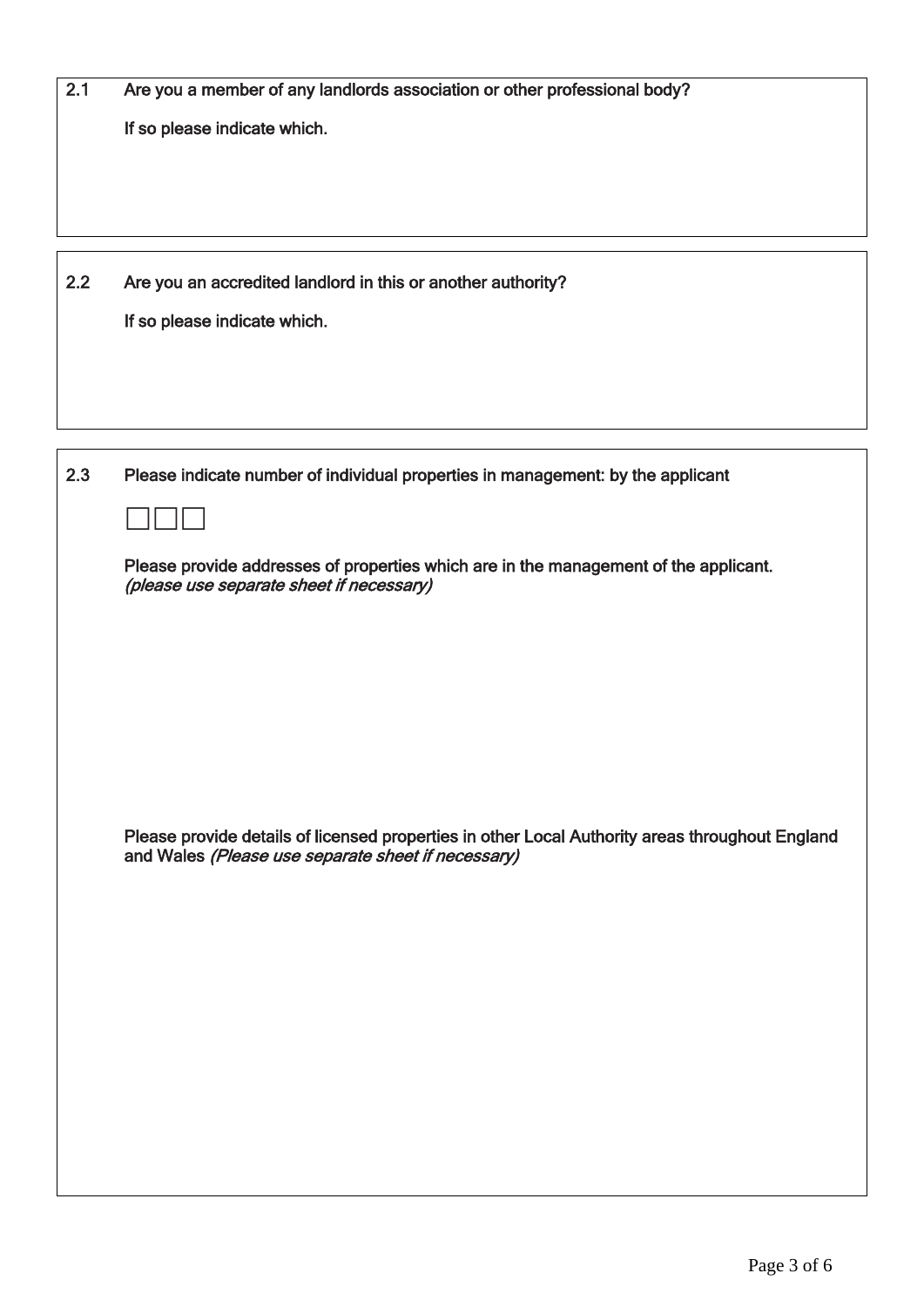## 2.4 Statement that the Licence Holder, Property Manager and Associates are Fit and Proper People, as defined by Housing Act 2004 – Part 2 – Section 66

Please complete this form for each property

| <b>Property Address</b>                                              |             | Licence Holder |
|----------------------------------------------------------------------|-------------|----------------|
|                                                                      | Yes         | <b>No</b>      |
| Does anyone have unspent convictions relevant to being               |             |                |
| involved in running an HMO namely:-                                  |             |                |
| <b>Dishonesty</b>                                                    | □           | □              |
| Fraud                                                                | □           | $\Box$         |
| Violence                                                             | □           | $\Box$         |
| <b>Drugs</b>                                                         | $\Box$      | $\Box$         |
| Any offence listed in Schedule 3<br>Of the Sexual Offenders Act 2003 | $\Box$      | $\Box$         |
| Any other offence                                                    | □           | □              |
|                                                                      |             |                |
| Has a Court or Tribunal found against you in relation to:            |             |                |
| Unlawful Discrimination on the grounds of                            | $\Box$      | □              |
| sex, Colour, Race, Ethnic or National Origin                         |             |                |
|                                                                      |             |                |
| Do you have any contraventions, Civil or Criminal, of any            |             |                |
| provision of any enactment relating to:-                             |             |                |
| <b>Landlord and Tenant Law</b>                                       | $\Box$<br>П | □<br>п         |
| <b>Housing Legislation</b>                                           |             |                |
| Have any properties you are involved with been refused a             | □           | □              |
| Licence under Part 2 or 3 of the Act?                                |             |                |
|                                                                      |             |                |
| Have you breached any Part or Part 3 Licence Conditions?             | □           | ப              |
| Have you acted otherwise than in accordance with a Code of           | П           | П              |
| Practice that concerns a property?                                   |             |                |
|                                                                      |             |                |
| Do you, or have you owned any property that has been the             | □           | □              |
| subject of any proceedings (Court or otherwise) by a Local           |             |                |
| Authority?                                                           |             |                |
| Do you, or have you owned any properties that have been, or          | П           | п              |
| are, subject to a Management Order?                                  |             |                |
|                                                                      |             |                |
| Have any of your properties been subject to a Control Order in       | $\Box$      | $\Box$         |
| the last 5 years                                                     |             |                |
|                                                                      |             |                |
| Do you have leave to enter or remain in the United Kingdom;          | □           | □              |
|                                                                      |             |                |
| Are you or any person involved in the management of this             | □           | □              |
| property insolvent or an undischarged bankrupt.                      |             |                |

 If you have answered YES to any of the above questions, you must supply further details of the offence i, and if it is the Manager, the address of the property that person is managing. These details can then be used by the LHA to determine if that person can be judged 'Fit and Proper'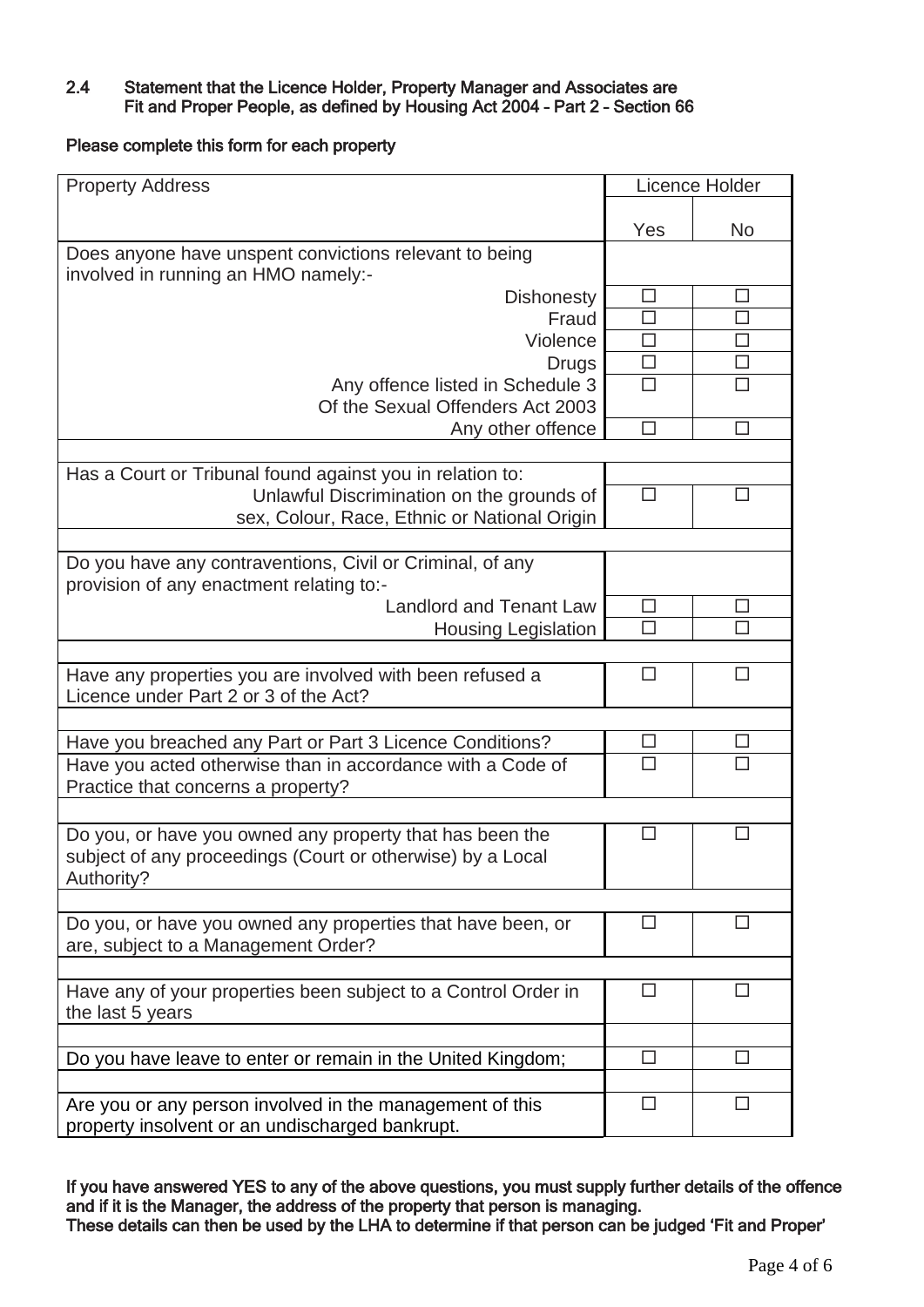Please note that the Housing Act 2004, Section 238 makes it an offence to supply false information.

2.5 Please provide details of any unspent convictions or contraventions to the above.

### Note to Applicants

 Please note that it is a criminal offence to knowingly supply information which is false or misleading for the purposes of obtaining a licence.

 Evidence of any statements made in this application with regard to the property concerned may be required at a later date.

 If we subsequently discover something which is relevant and which you should have disclosed, or which has been incorrectly stated or described, you licence may be cancelled or other action taken.

| False or Misleading Information - Section 238 |                                                                                                                                                                                                                                                                                                                                                                                                                                                                |  |  |  |
|-----------------------------------------------|----------------------------------------------------------------------------------------------------------------------------------------------------------------------------------------------------------------------------------------------------------------------------------------------------------------------------------------------------------------------------------------------------------------------------------------------------------------|--|--|--|
| (1)                                           | A person commits an offence if:-<br>he supplies any information to a local housing authority<br>(a)<br>in connection with any of their functions under any of Parts 1 to 4<br>or this Part,                                                                                                                                                                                                                                                                    |  |  |  |
|                                               | the information is false or misleading, and<br>(b)<br>(c)<br>he knows that it is false or misleading or is reckless as to whether it is<br>false or misleading.                                                                                                                                                                                                                                                                                                |  |  |  |
| (2)                                           | A person commits an offence if:-<br>he supplies any information to another person which is false or<br>(a)<br>misleading,<br>(b)<br>he knows that it is false or misleading or is reckless as to whether it is<br>false or misleading, and<br>he knows that the information is to be used for the purpose of supplying<br>(c)<br>information to a Local Housing Authority in connection with any of their<br>functions under any of Parts 1 to 4 or this part. |  |  |  |
| (3)                                           | A person who commits an offence under Sub-section (1) or (2) is liable on<br>summary conviction to a fine not exceeding level 5 on the standard scale.                                                                                                                                                                                                                                                                                                         |  |  |  |
| (4)                                           | In this section "false or misleading" means false or misleading in any material<br>respect.                                                                                                                                                                                                                                                                                                                                                                    |  |  |  |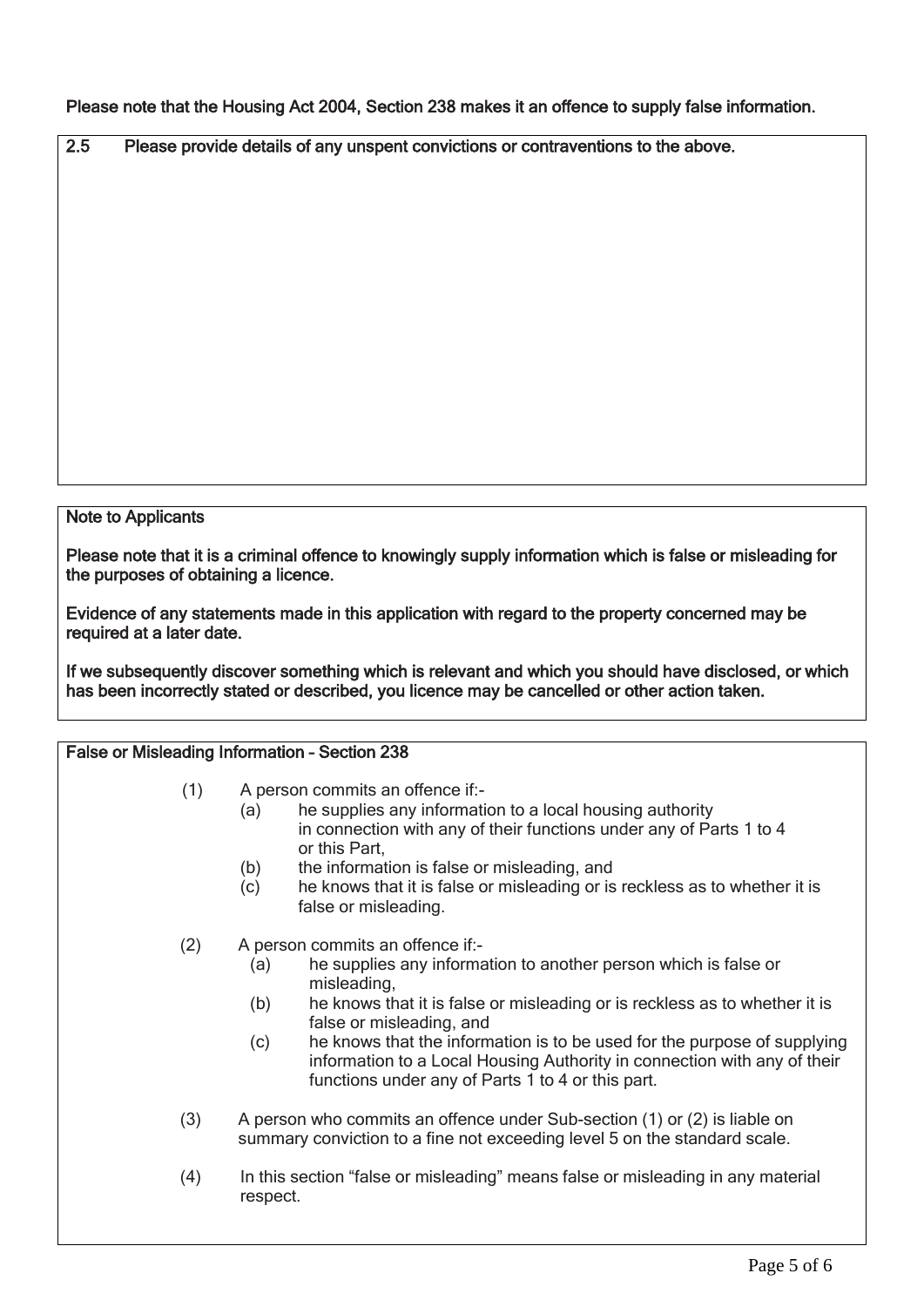### Data Protection Statement

We need your personal data to enable this Council to issue a HMO Licence. We may also use it for prevention and detection of fraud. We may share it with other organisations such as other local Housing Authorities as part of our joint approach to ensuring that only fit and proper people are licensed to own or manage Houses in Multiple Occupation.

 Register as required by Section 232 of the Housing Act 2004. The information in this Register shall be available, upon request, to Third Parties. Data held by this Local Housing Authority in respect of the licensing of HMOs shall be stored in a

 We will keep your personal data safe and secure and will not disclose it to anyone else without your consent, unless we are required by law to do so.

## **Declaration**

 I/we declare that the information contained in this application is correct to the best of my/our knowledge. I/we understand that I/we commit an offence if I/we supply any information to a local housing authority in connection with any of their functions under any of Parts 1 to 4 of the Housing Act 2004 that is false or misleading and which I/we know is false or misleading or I/we are reckless as to whether it is false or misleading.

| <b>Print Name</b> |  |  |  |
|-------------------|--|--|--|
|                   |  |  |  |

Signature Date Date Date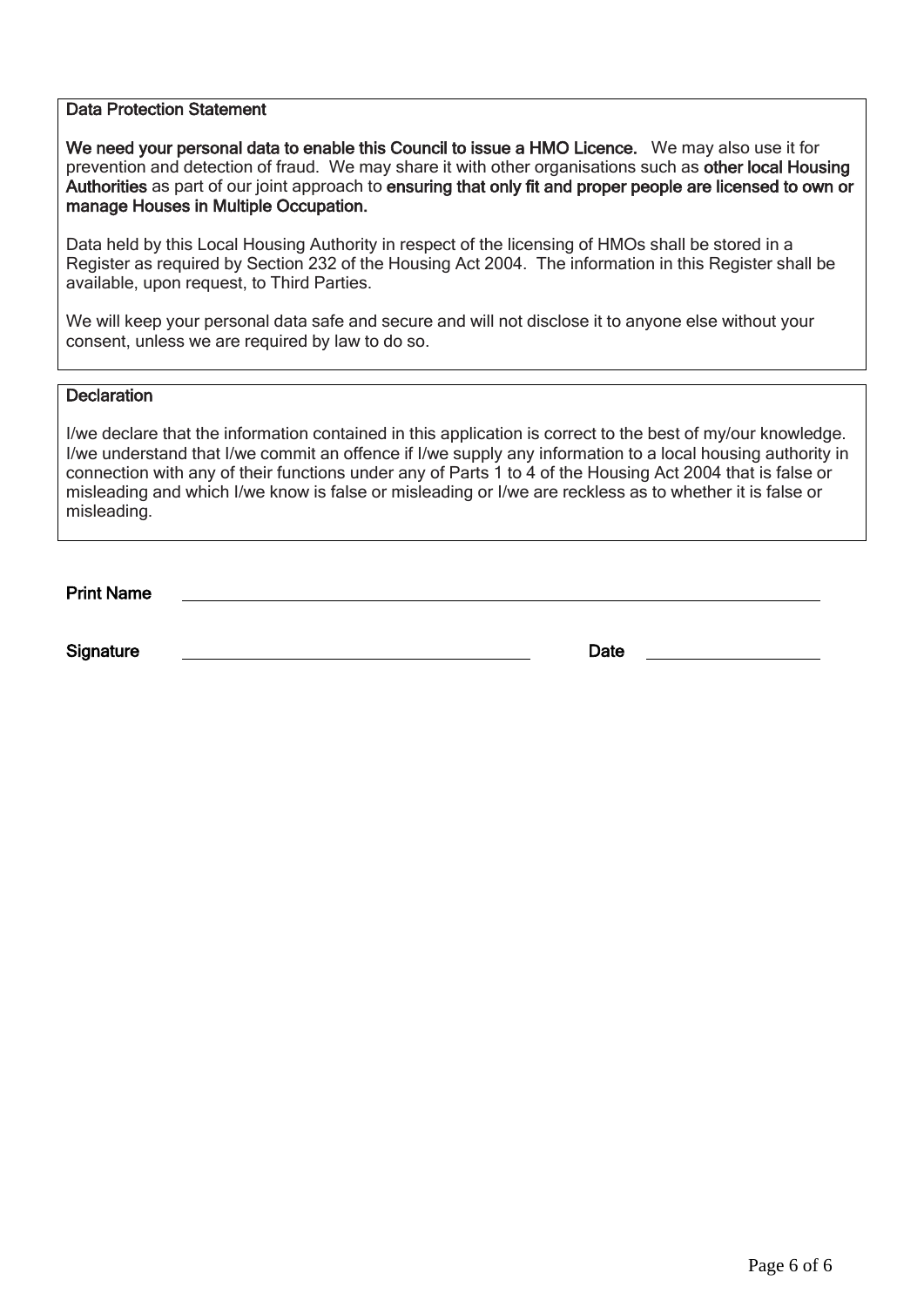

# PART 2

# **Mandatory Houses in Multiple Occupation Licensing Scheme**

 **Tel: 01325 406 439**  Please return completed application forms to: **Private Sector Housing Team Services Group Darlington Borough Council Town Hall Darlington DL1 5QT** 

Office use only

Date application received

# Application Form

# PART 2 MANAGING AGENT'S / LANDLORD'S DETAILS

IF THE APPLICANT EMPLOYS A MANAGER OR AGENT PLEASE COMPLETE PART TWO.

Name of applicant

## Applicants must submit all three parts of the licence application. For applicants that own several properties subject to licensing Part 1 can be used for each property.

 You must let certain persons know in writing that you have made this application or give them a copy of it. The persons who need to know about it are: -

Any mortgagee of the property

Any owner of the property to which the application relates (if that is not you) i.e. the freeholder and any head lessees who are known to you.

Any other person who is a tenant or long leaseholder of the property or any part of it (including any flat) who is known to you other than a statutory tenant or other tenant whose lease or tenancy is for less than three years (including a periodic tenancy).

The proposed licence holder (if that is not you).

The proposed managing agent (if any) (if that is not you)

Any person who has agreed that he will be bound by any condition or conditions in a licence if it is granted.

You must tell each of these persons the following information: -

Your name, address, telephone number and e-mail address The address of the property that the application relates to The name, address, telephone number and e-mail address of the proposed licence holder (if it will not be you) Whether this is an application under Part 2 or Part 3 of the Housing Act 2004 The name and address of the local housing authority to which the application will be made The date the application will be submitted

Before completing this application form please refer to the guidance notes supplied with this application form.

# Please complete all sections in BLOCK CAPITALS and black ink.

## For further assistance in the completion of this form please contact the Private Sector Housing on 01325 406 439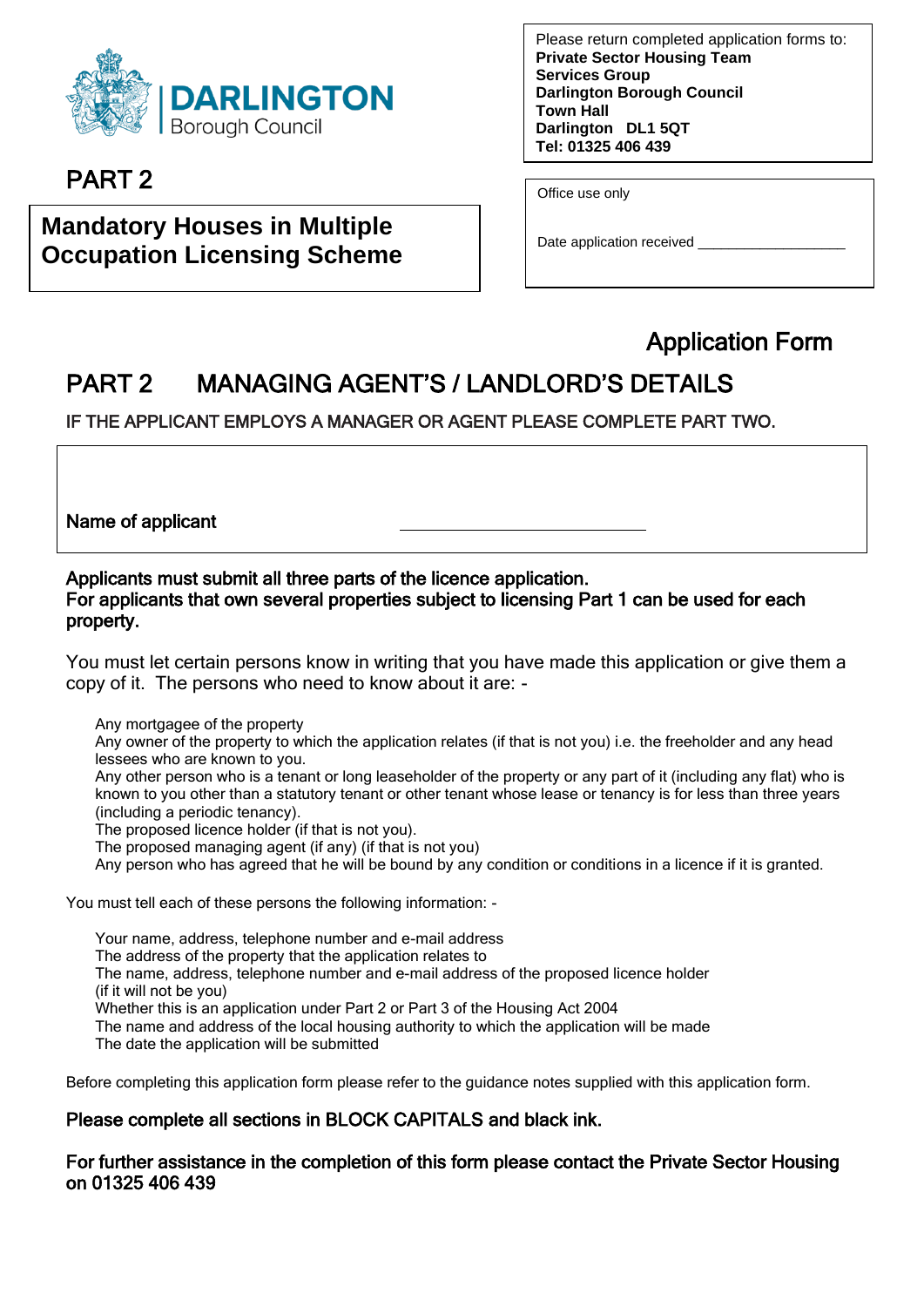# PART II Licence Holder (if different from Applicant)

#### THIS SECTION GIVES THE DETAILS OF THE MANAGER OF THE PROPERTY 3

| 3.1 | Name & Address of person managing the property being licensed in what capacity |   |                                                                                  |  |
|-----|--------------------------------------------------------------------------------|---|----------------------------------------------------------------------------------|--|
|     | <b>Title</b>                                                                   |   |                                                                                  |  |
|     | <b>Address</b>                                                                 |   |                                                                                  |  |
|     |                                                                                |   |                                                                                  |  |
|     |                                                                                |   |                                                                                  |  |
|     |                                                                                |   | ,我们也不会有什么。""我们的人,我们也不会有什么?""我们的人,我们也不会有什么?""我们的人,我们也不会有什么?""我们的人,我们也不会有什么?""我们的人 |  |
|     |                                                                                |   | Postcode                                                                         |  |
|     | Tel:                                                                           |   |                                                                                  |  |
|     | Email:                                                                         |   |                                                                                  |  |
|     | <b>Manager</b>                                                                 | П | <b>Rent collector</b>                                                            |  |
|     | Other (please indicate)                                                        |   |                                                                                  |  |

#### THIS SECTION GIVES THE DETAILS OF THE AGENT OF THE PROPERTY 4

| 4.1 | Registered address or principal trading address (where appropriate)<br>Name experience and the second contract of the second contract of the second contract of the second contract of the second contract of the second contract of the second contract of the second contract of the second contrac |  |
|-----|-------------------------------------------------------------------------------------------------------------------------------------------------------------------------------------------------------------------------------------------------------------------------------------------------------|--|
|     | <b>Address</b>                                                                                                                                                                                                                                                                                        |  |
|     |                                                                                                                                                                                                                                                                                                       |  |
|     |                                                                                                                                                                                                                                                                                                       |  |
|     | Postcode<br><u> 1989 - Andrea Andrew Maria (h. 1989).</u>                                                                                                                                                                                                                                             |  |
|     | Tel:<br>the control of the control of the control of the control of the control of the control of the control of the control of the control of the control of the control of the control of the control of the control of the control                                                                 |  |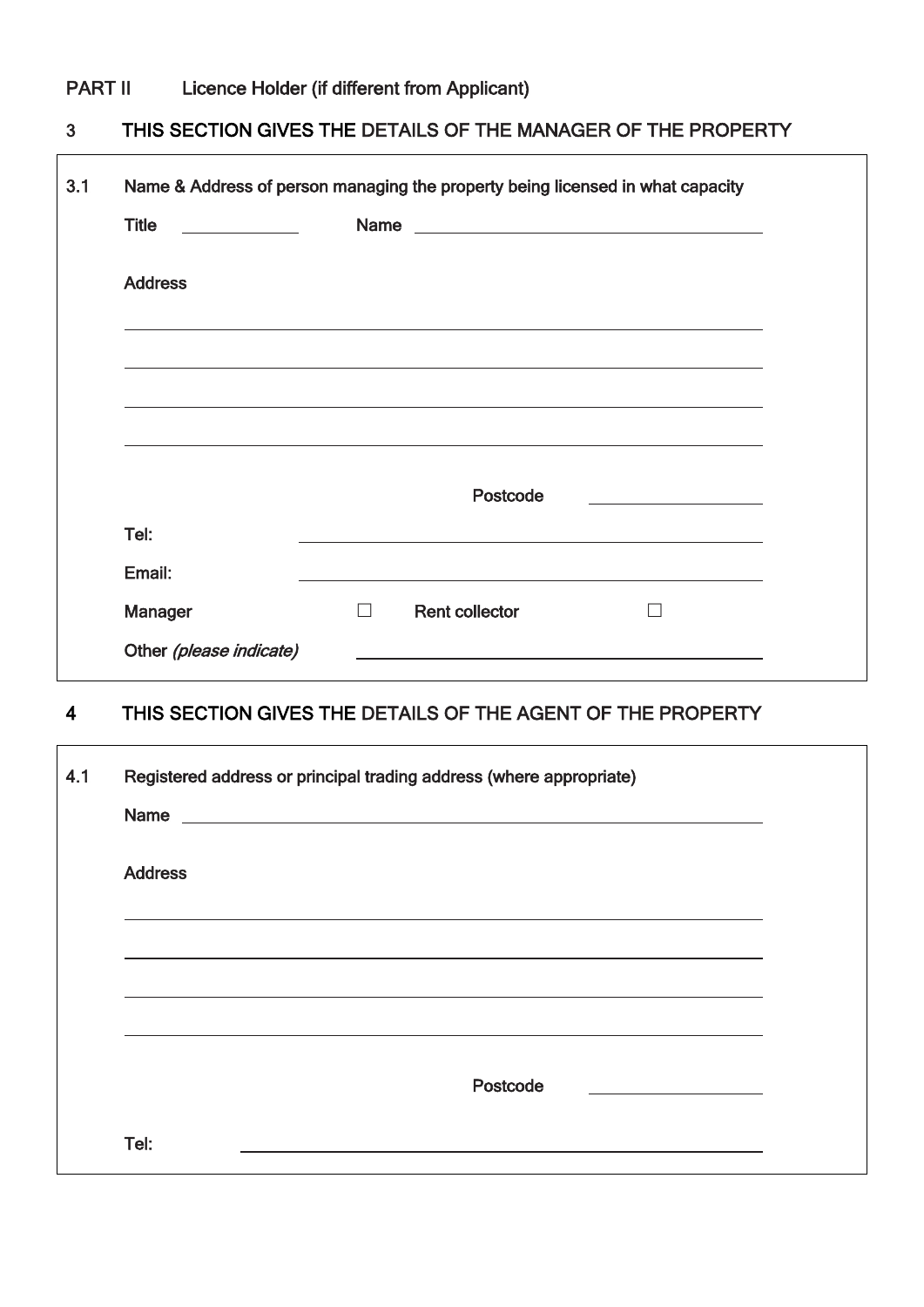| 4.2 | Name & Address of Company Secretary |      |          |                                               |  |
|-----|-------------------------------------|------|----------|-----------------------------------------------|--|
|     | Title _____________                 | Name |          | <u> 1989 - Andrea Andrew Maria (h. 1989).</u> |  |
|     | <b>Address</b>                      |      |          |                                               |  |
|     |                                     |      |          |                                               |  |
|     |                                     |      |          |                                               |  |
|     |                                     |      | Postcode |                                               |  |

#### 'FIT & PROPER PERSON' ASSESSMENT 5

# NOTE TO APPLICANTS

 departments e.g. Housing Benefits, council tax. We may also approach other authorities such as the Police Authority, Fire & Rescue Service, Office of Fair Trading, etc. for information and confirmation. the above. We will confirm details supplied in this application form with existing information held by other council We may require your co-operation in obtaining Criminal Records Bureau information in confirmation of

 You will be advised of this action should it be considered necessary during the application process. Please note that it is a criminal offence to knowingly supply information, which is false or misleading for the purposes of obtaining a licence.

 If we subsequently discover something, which is relevant and which you should have disclosed, or which has been incorrectly stated or described, your licence may be cancelled or other action taken. Any information supplied will be taken into consideration and will not necessarily exclude the applicant from becoming a licence holder.

## 5.1 Are you a member of any landlords association or other professional body?

If so please indicate which.

### 5.2 Please provide details of Licensed properties in other local authority areas throughout England and Wales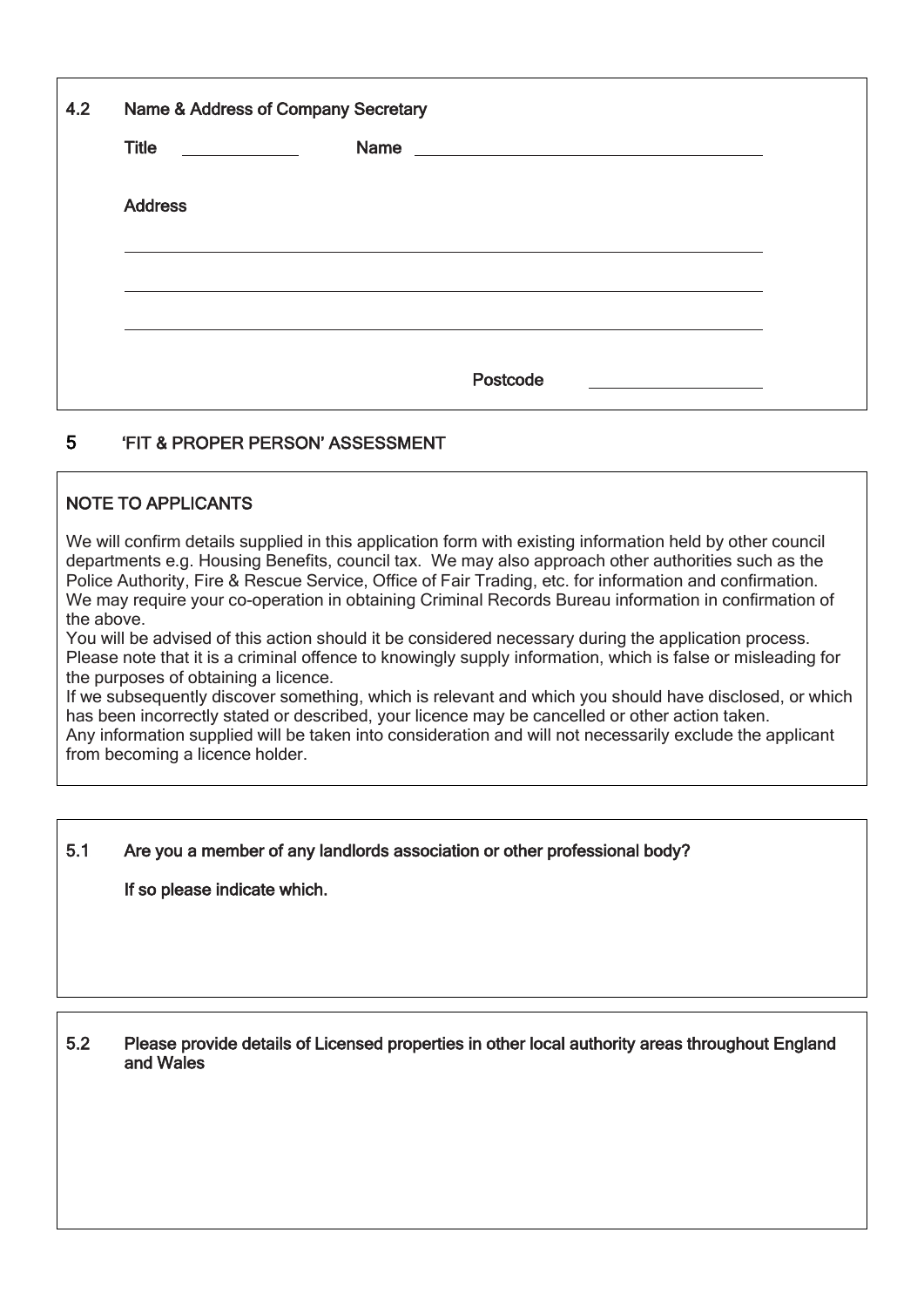| 5.3 | Are you an accredited landlord in this or another authority? |
|-----|--------------------------------------------------------------|
|     | If so please indicate which.                                 |
|     |                                                              |
|     |                                                              |
|     |                                                              |

 $\mathsf{L}$ 

| 5.4 | Please indicate number of individual properties in management: by the applicant                                                 |
|-----|---------------------------------------------------------------------------------------------------------------------------------|
|     | $\sim$                                                                                                                          |
|     | Please provide addresses of properties that are in the management of the applicant.<br>(Please use separate sheet if necessary) |
|     |                                                                                                                                 |
|     |                                                                                                                                 |
|     |                                                                                                                                 |
|     |                                                                                                                                 |
|     |                                                                                                                                 |
|     |                                                                                                                                 |
|     |                                                                                                                                 |
|     |                                                                                                                                 |
|     |                                                                                                                                 |
|     |                                                                                                                                 |
|     |                                                                                                                                 |
|     |                                                                                                                                 |
|     |                                                                                                                                 |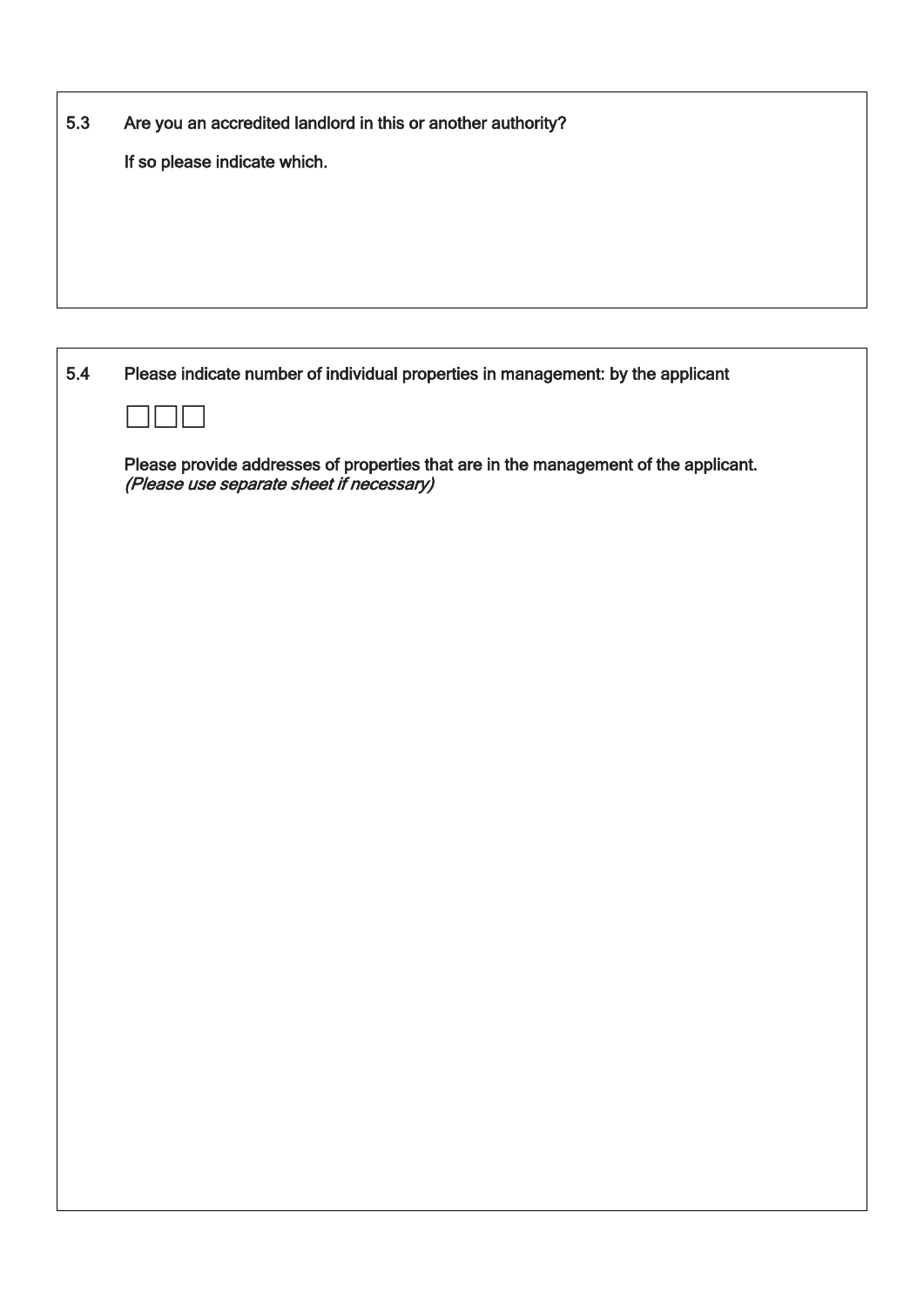## 5.4 Statement that the Licence Holder, Property Manager and Associates are Fit and Proper People, as defined by Housing Act 2004 – Part 2 – Section 66

Please complete this form for each property

| <b>Property Address</b>                                                                                                              |        | <b>Manager</b> |              | <b>Associates</b> |
|--------------------------------------------------------------------------------------------------------------------------------------|--------|----------------|--------------|-------------------|
|                                                                                                                                      | Yes    | <b>No</b>      | Yes          | <b>No</b>         |
| Does anyone have unspent convictions<br>relevant to being involved in running an HMO<br>namely:-                                     |        |                |              |                   |
| <b>Dishonesty</b>                                                                                                                    | ப      | ⊔              | $\mathsf{L}$ |                   |
| Fraud                                                                                                                                | П      | П              | П            | П                 |
| Violence                                                                                                                             | П      | П              | П            | П                 |
| <b>Drugs</b>                                                                                                                         | $\Box$ | $\Box$         | П            | □                 |
| Any offence listed in Schedule 3                                                                                                     | П      | П              | П            | П                 |
| Of the Sexual Offenders Act 2003                                                                                                     |        |                |              |                   |
| Any other offence                                                                                                                    | П      | П              |              | П                 |
|                                                                                                                                      |        |                |              |                   |
| Has a Court or Tribunal found against you in<br>relation to:                                                                         |        |                |              |                   |
| Unlawful Discrimination on the grounds of<br>sex, Colour, Race, Ethnic or National Origin                                            | $\Box$ | П              | П            | П                 |
|                                                                                                                                      |        |                |              |                   |
| Do you have any contraventions, Civil or<br>Criminal, of any provision of any enactment<br>relating to:-                             |        |                |              |                   |
| <b>Landlord and Tenant Law</b>                                                                                                       | $\Box$ | п              | П            | Щ                 |
| <b>Housing Legislation</b>                                                                                                           | П      | П              | П            | ГΙ                |
|                                                                                                                                      |        |                |              |                   |
| Have any properties you are involved with<br>been refused a Licence under Part 2 or 3 of<br>the Act?                                 | П      | П              | П            | П                 |
|                                                                                                                                      |        |                |              |                   |
| Have you breached any Part or Part 3 Licence<br><b>Conditions?</b>                                                                   | □      | ⊔              | □            | □                 |
|                                                                                                                                      |        |                |              |                   |
| Have you acted otherwise than in accordance<br>with a Code of Practice that concerns a<br>property?                                  | П      | П              | ΙI           |                   |
|                                                                                                                                      |        |                |              |                   |
| Do you, or have you owned any property that<br>has been the subject of any proceedings<br>(Court or otherwise) by a Local Authority? |        |                |              |                   |
| Do you, or have you owned any properties that<br>have been, or are, subject to a Management<br>Order?                                | П      |                |              |                   |
| Have any of your properties been subject to a<br>Control Order in the last 5 years                                                   | П      | H              |              |                   |

 If you have answered YES to any of the above questions, you must supply further details of the offence and if it is the Manager, the address of the property that person is managing.

 These details can then be used by the LHA to determine if that person can be judged 'Fit and Proper' Please note that the Housing Act 2004, Section 238 makes it an offence to supply false information.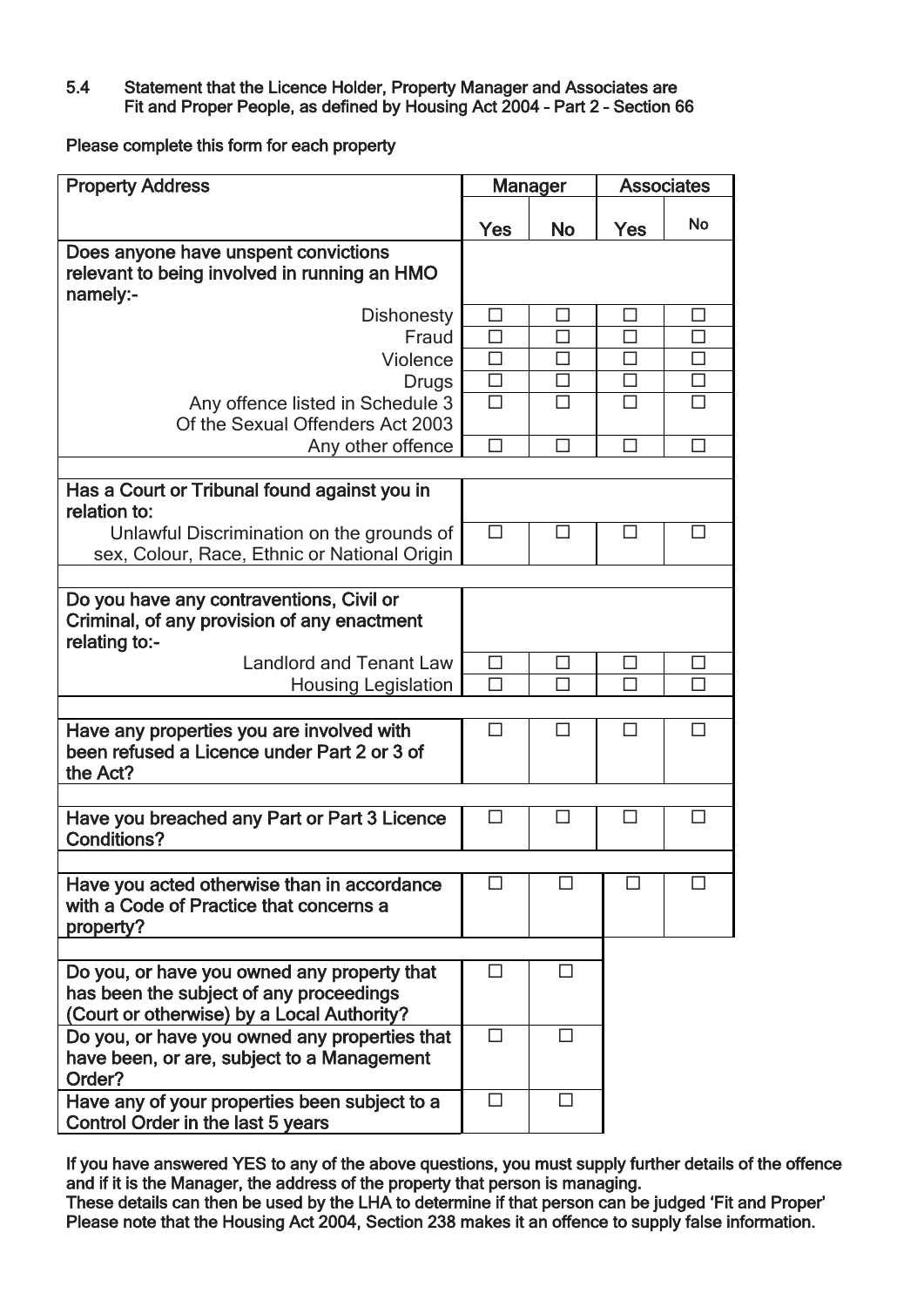5.5 Please provide details of any unspent convictions or contraventions to the above.

## Note to Applicants

 Please note that it is a criminal offence to knowingly supply information which is false or misleading for the purposes of obtaining a licence.

 Evidence of any statements made in this application with regard to the property concerned may be required at a later date.

 If we subsequently discover something which is relevant and which you should have disclosed, or which has been incorrectly stated or described, you licence may be cancelled or other action taken.

| False or Misleading Information - Section 238 |                                                                                                                                                                                                                                                                                                                                                                                                                                                                |  |  |
|-----------------------------------------------|----------------------------------------------------------------------------------------------------------------------------------------------------------------------------------------------------------------------------------------------------------------------------------------------------------------------------------------------------------------------------------------------------------------------------------------------------------------|--|--|
| (1)                                           | A person commits an offence if:-<br>he supplies any information to a local housing authority<br>(a)<br>in connection with any of their functions under any of Parts 1 to 4<br>or this Part,                                                                                                                                                                                                                                                                    |  |  |
|                                               | the information is false or misleading, and<br>(b)<br>he knows that it is false or misleading or is reckless as to whether it is<br>(c)<br>false or misleading.                                                                                                                                                                                                                                                                                                |  |  |
| (2)                                           | A person commits an offence if:-<br>he supplies any information to another person which is false or<br>(a)<br>misleading,<br>he knows that it is false or misleading or is reckless as to whether it is<br>(b)<br>false or misleading, and<br>he knows that the information is to be used for the purpose of supplying<br>(c)<br>information to a Local Housing Authority in connection with any of their<br>functions under any of Parts 1 to 4 or this part. |  |  |
| (3)                                           | A person who commits an offence under Sub-section (1) or (2) is liable on<br>summary conviction to a fine not exceeding level 5 on the standard scale.                                                                                                                                                                                                                                                                                                         |  |  |
|                                               | In this section "false or misleading" means false or misleading in any material respect.                                                                                                                                                                                                                                                                                                                                                                       |  |  |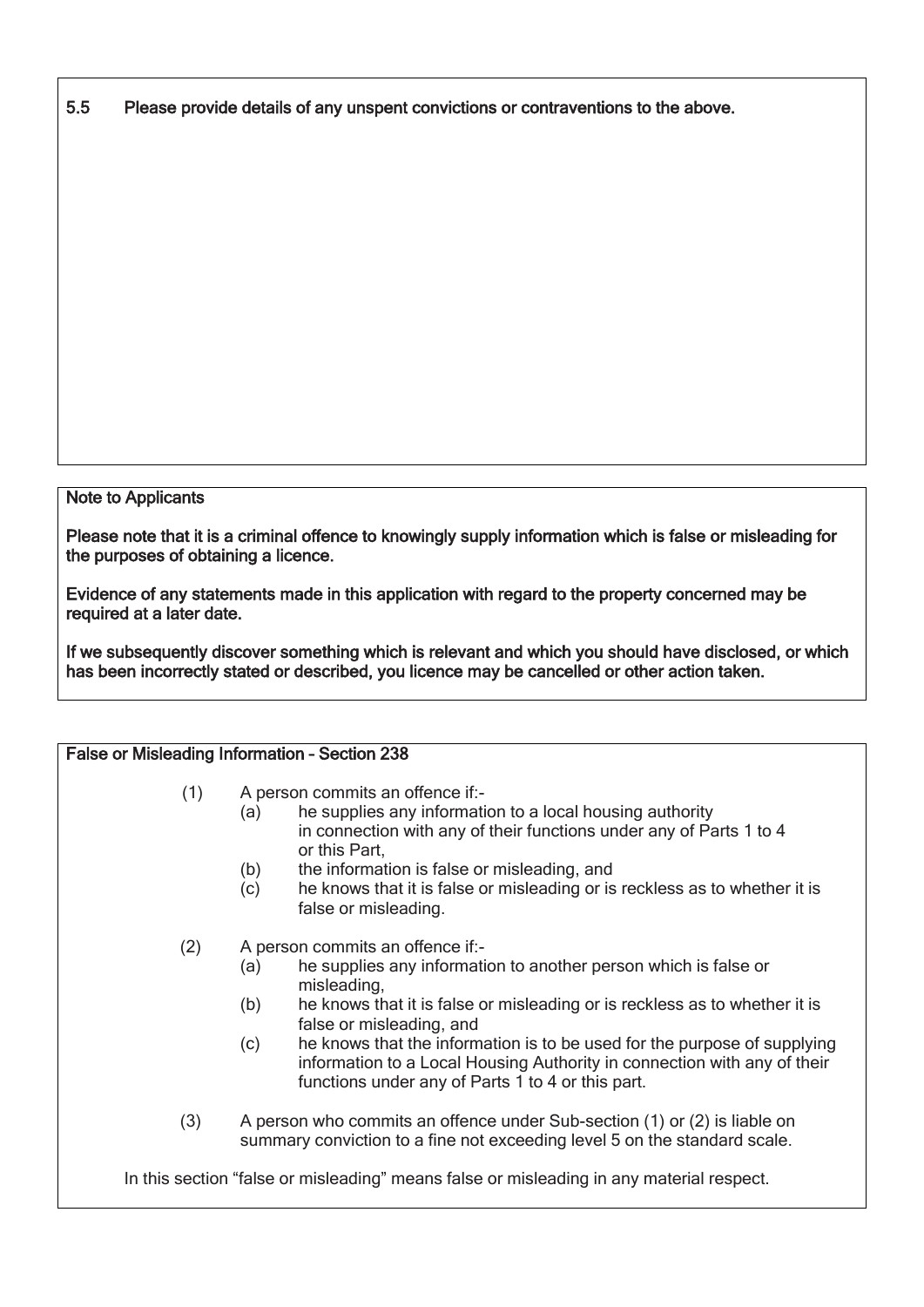#### Data Protection Statement

We need your personal data to enable this Council to issue a HMO Licence. We may also use it for prevention and detection of fraud. We may share it with other organisations such as other local Housing Authorities as part of our joint approach to ensuring that only fit and proper people are licenced to own or manage Houses in Multiple Occupation.

 Register as required by Section 232 of the Housing Act 2004. The information in this Register shall be available, upon request, to Third Parties. Data held by this Local Housing Authority in respect of the licensing of HMOs shall be stored in a

 We will keep your personal data safe and secure and will not disclose it to anyone else without your consent, unless we are required by law to do so.

## **Declaration**

 I/we declare that the information contained in this application is correct to the best of my/our knowledge. I/we understand that I/we commit an offence if I/we supply any information to a local housing authority in connection with any of their functions under any of Parts 1 to 4 of the Housing Act 2004 that is false or misleading and which I/we know is false or misleading or I/we are reckless as to whether it is false or misleading.

Print Name

Signature Date Date Contract and the Date Date Date Date Date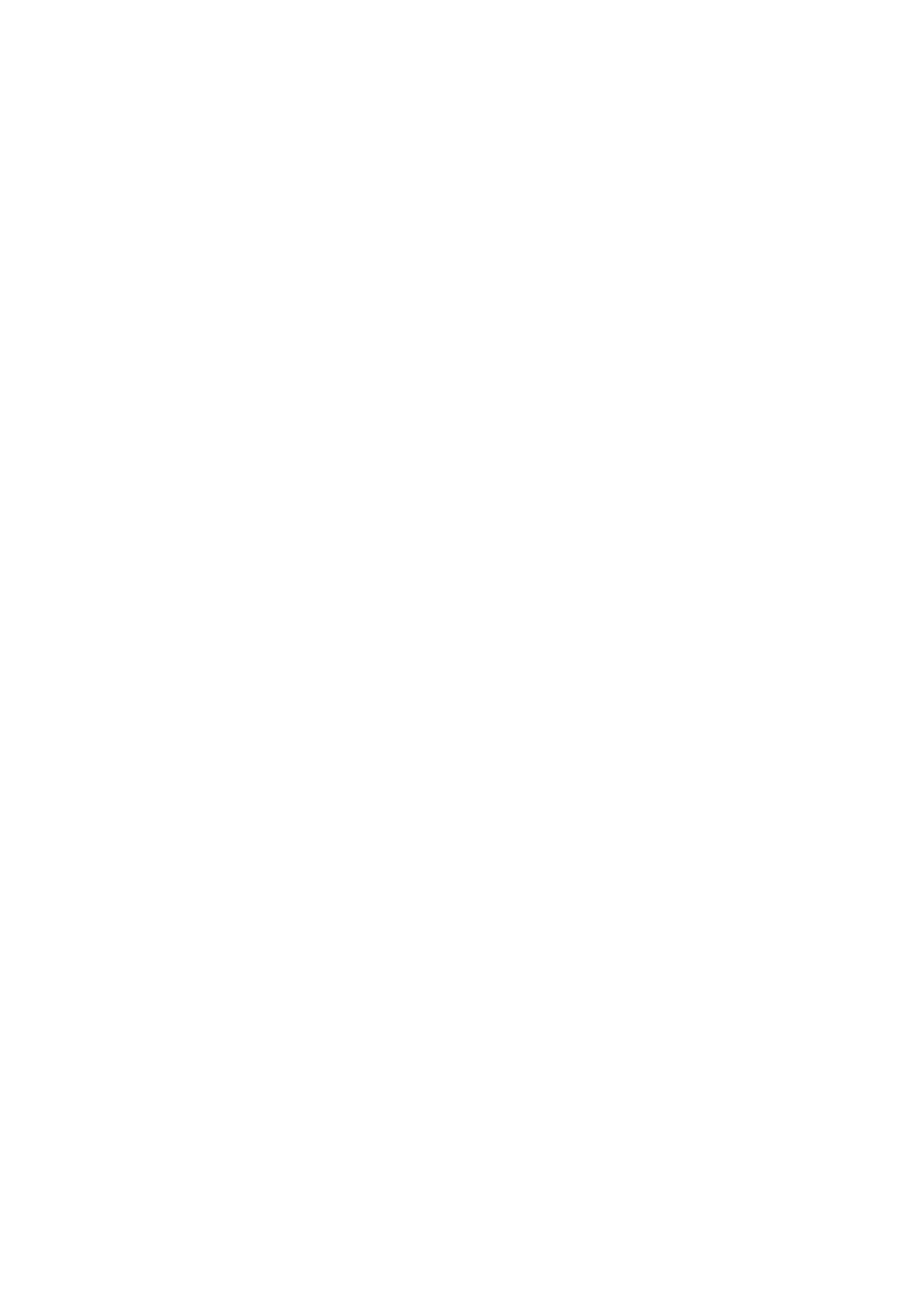

# **Houses in Multiple Occupation Licensing Control Scheme**

Office use only

Date application received \_\_\_\_\_\_\_\_\_\_\_\_\_\_\_\_\_\_\_\_\_\_\_\_

# **PART 3**

# PROPERTY DETAILS

# **Application Form**

Surname of applicant

## Applicants must submit all three parts of the licence application. For applicants that own several properties subject to licensing Part 1 can be used for each property.

 You must let certain persons know in writing that you have made this application or give them a copy of it. The persons who need to know about it are: -

Any mortgagee of the property

Any owner of the property to which the application relates (if that is not you) i.e. the freeholder and any head lessees who are known to you.

Any other person who is a tenant or long leaseholder of the property or any part of it (including any flat) who is known to you other than a statutory tenant or other tenant whose lease or tenancy is for less than three years (including a periodic tenancy).

The proposed licence holder (if that is not you).

The proposed managing agent (if any) (if that is not you)

Any person who has agreed that he will be bound by any condition or conditions in a licence if it is granted.

You must tell each of these persons the following information: -

Your name, address, telephone number and e-mail address The address of the property that the application relates to The name, address, telephone number and e-mail address of the proposed licence holder (if it will not be you) Whether this is an application under Part 2 or Part 3 of the Housing Act 2004 The name and address of the local housing authority to which the application will be made The date the application will be submitted

Before completing this application form please refer to the guidance notes supplied with this application form.

## Please complete all sections in BLOCK CAPITALS and black ink. For further assistance in the completion of this form please contact the Private Sector Housing Team on 01325 406 439.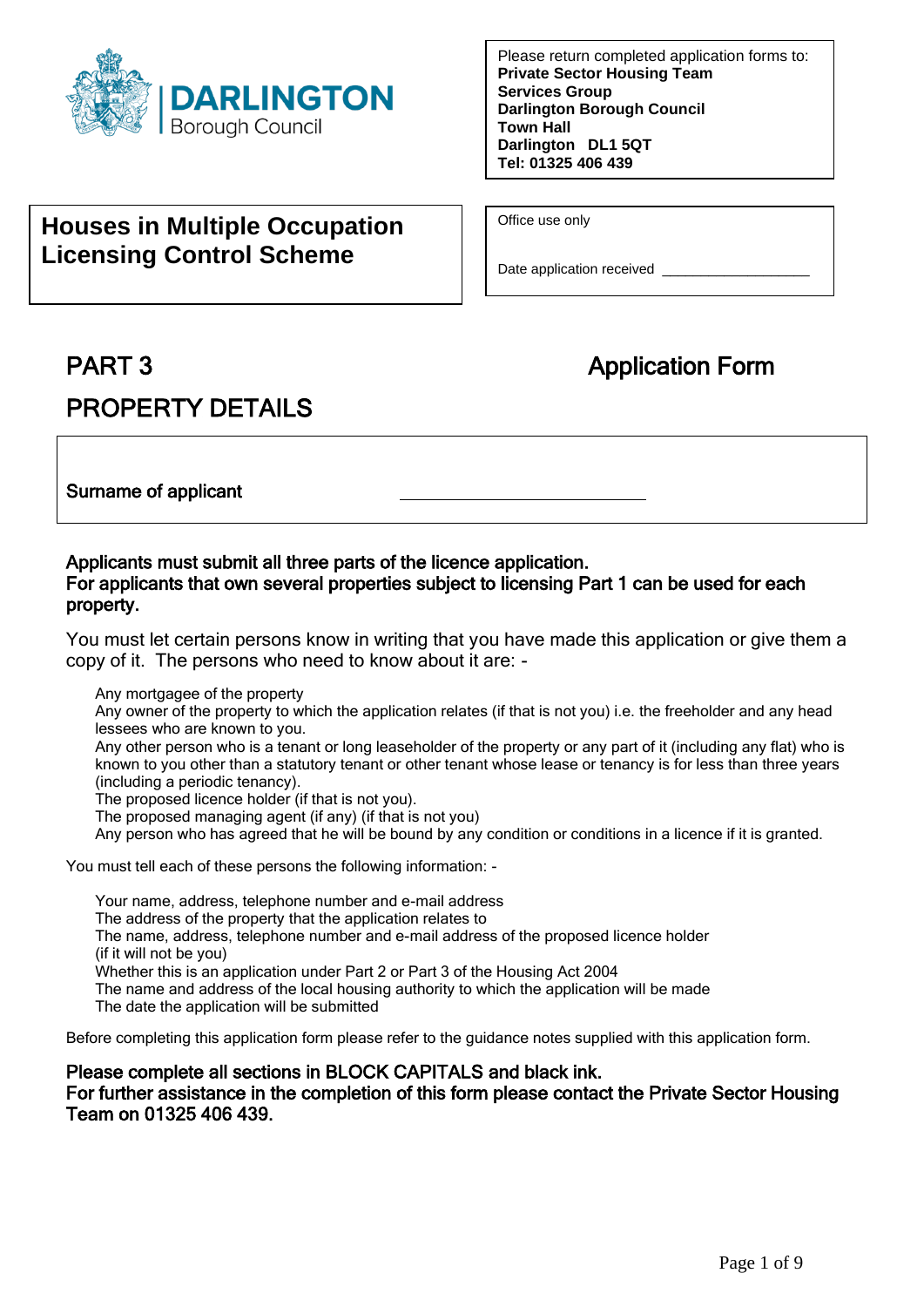# PART 3.

# 6 DETAILS OF PROPERTY FOR HMO LICENCE

|                     | 6.1 a) This application refers to (property address):<br><b>Address</b><br>Postcode |                                                                                                                                                                                         |                                                                                     |  |  |  |  |  |
|---------------------|-------------------------------------------------------------------------------------|-----------------------------------------------------------------------------------------------------------------------------------------------------------------------------------------|-------------------------------------------------------------------------------------|--|--|--|--|--|
|                     |                                                                                     | 6.1 b) Please state type of property                                                                                                                                                    |                                                                                     |  |  |  |  |  |
| <b>Property use</b> |                                                                                     | <b>House in Single Occupation</b><br>$\Box$<br><b>Flat in Single Occupation</b><br>$\Box$                                                                                               | House in Multiple Occupation $\Box$<br><b>Flat in Multiple Occupation</b><br>$\Box$ |  |  |  |  |  |
|                     | <b>Form of Structure</b>                                                            | <b>Detached</b><br>Semi detached<br><b>Terraced</b><br><b>End terrace</b><br><b>Back to back terrace</b><br><b>Grouped Design</b><br><b>Residential block</b><br><b>Mixed use block</b> | ΙI<br>П<br>П<br>$\Box$<br>$\Box$<br>$\Box$                                          |  |  |  |  |  |
|                     |                                                                                     | 6.1 c) Please state number of self contained flats<br>6.1 d) Please state number of non self contained flats                                                                            |                                                                                     |  |  |  |  |  |
| 6.2                 |                                                                                     | Please indicate the number of lettings<br>which are currently occupied in the property<br>Please indicate the number of lettings<br>for which you would like a licence                  |                                                                                     |  |  |  |  |  |
| 6.3                 |                                                                                     | Please indicate the number of individuals<br>which are currently occupied in the property<br>Please indicate the number of individuals<br>for which you would like a licence            |                                                                                     |  |  |  |  |  |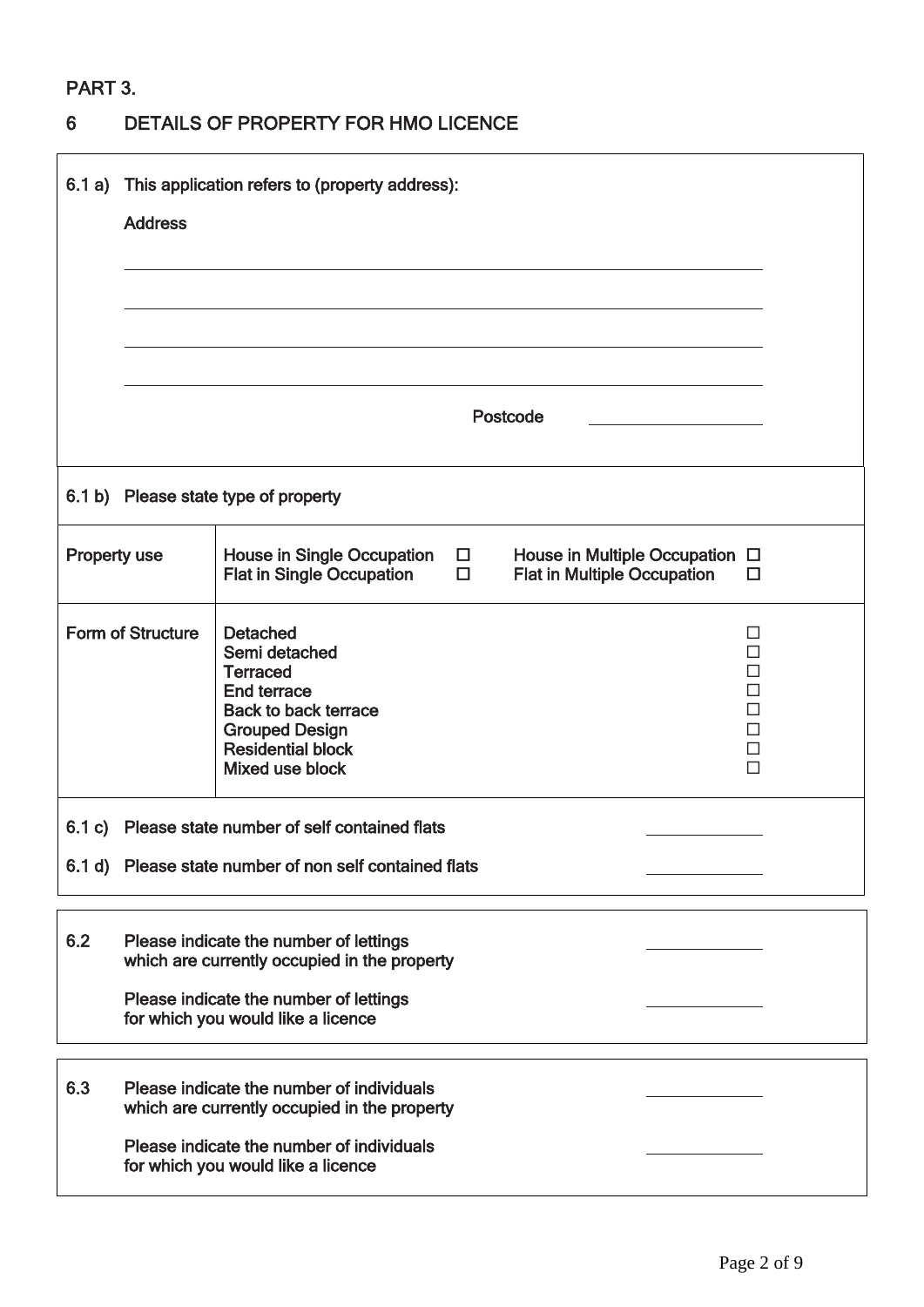| 6.4 |               | Please give approximate date from which<br>property has been used as a HMO               |
|-----|---------------|------------------------------------------------------------------------------------------|
| 6.5 | a)            | Number of storeys in the building to be licenced<br>Storeys include basements and attics |
|     | b)            | Number of storeys above ground level                                                     |
|     | $\mathbf{c}$  | Number of storeys below ground level                                                     |
|     | $\mathsf{d}$  | Please indicate number of storeys that<br>will be used for residential accommodation.    |
|     | $\mathbf{e})$ | Number of rooms providing living accommodation                                           |
|     | f)            | Number of rooms providing sleeping accommodation                                         |
|     |               |                                                                                          |

| 6.6 | a)           | Number of shared             | <b>COOKING FACILITIES</b>                                                               |                     |
|-----|--------------|------------------------------|-----------------------------------------------------------------------------------------|---------------------|
|     |              |                              | <b>SINKS</b>                                                                            |                     |
|     |              |                              | <b>BATH / SHOWER</b>                                                                    |                     |
|     |              |                              | <b>WC WITH WASH HAND BASIN</b>                                                          |                     |
|     |              |                              | <b>WASH HAND BASIN</b>                                                                  |                     |
|     | b)           | <b>Number of individual</b>  | <b>COOKING FACILITIES</b>                                                               |                     |
|     |              |                              | <b>SINKS</b>                                                                            |                     |
|     |              |                              | <b>BATH / SHOWER</b>                                                                    |                     |
|     |              |                              | <b>WC WITH WASH HAND BASIN</b>                                                          |                     |
|     |              |                              | <b>WASH HAND BASIN</b>                                                                  |                     |
|     | $\mathbf{c}$ | <b>Type of Heating</b>       |                                                                                         |                     |
| 6.7 | a)           |                              | Please give approximate date of construction                                            |                     |
|     |              |                              | If converted, approximate date of conversion                                            |                     |
|     |              | i.e. completion certificate) | (If the property is converted please provide evidence of building regulation compliance |                     |
|     |              |                              | If several conversions have been made please state the last.                            |                     |
|     | b)           |                              | Have you applied for or received planning permission for this property?                 |                     |
|     |              |                              | <b>No</b><br>Yes<br>$\Box$                                                              | Not known<br>п<br>П |
|     |              | Date of Application          |                                                                                         |                     |
|     |              | Application number if known  |                                                                                         |                     |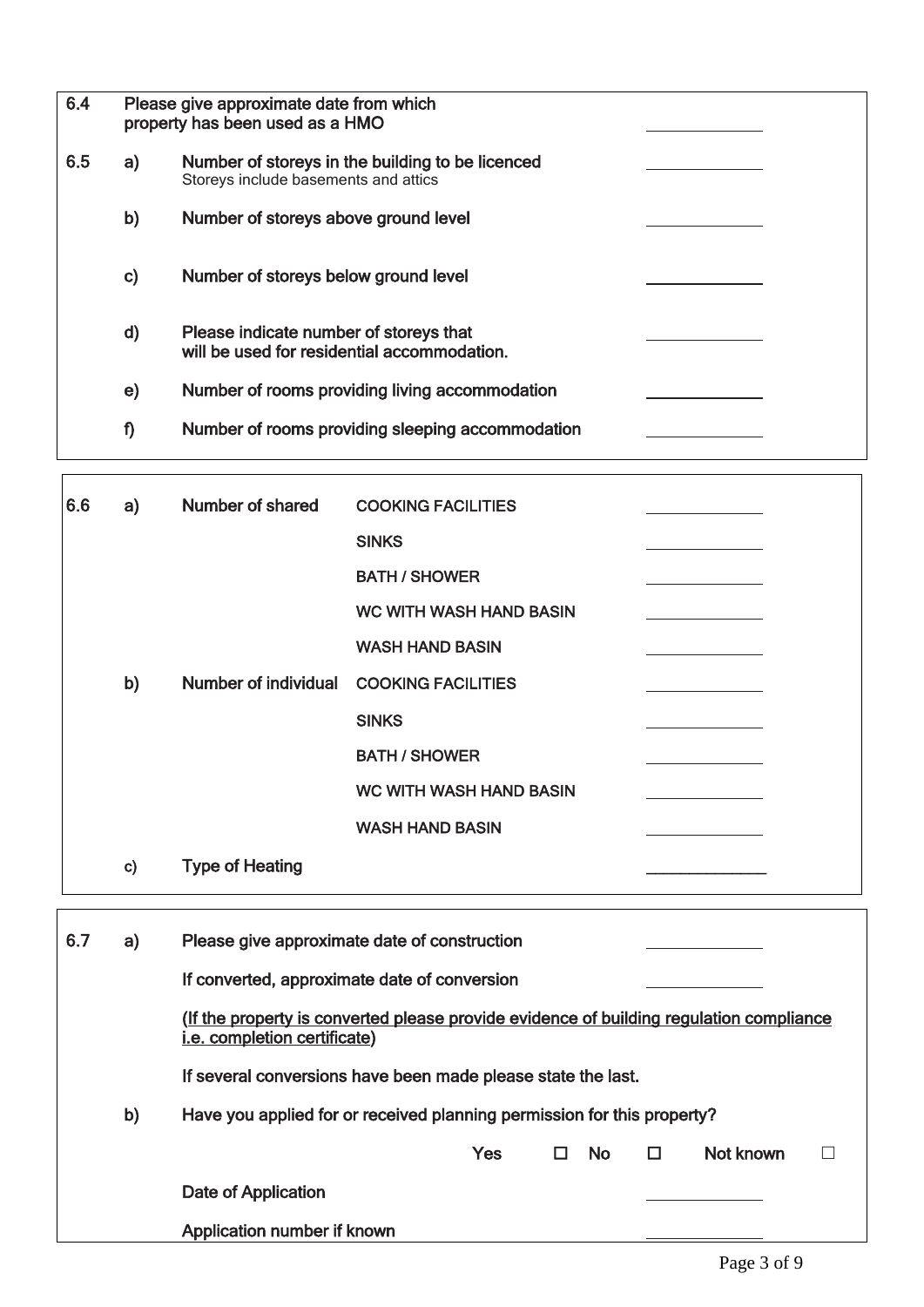| 6.8           | Will the proposed licence holder be resident in the property?<br>a) |                                                                                   |            |                          |           |              |           |                   |
|---------------|---------------------------------------------------------------------|-----------------------------------------------------------------------------------|------------|--------------------------|-----------|--------------|-----------|-------------------|
|               |                                                                     |                                                                                   | Yes        |                          | <b>No</b> | $\perp$      | Not known |                   |
|               | b)                                                                  | Are there any employees at these premises?                                        |            |                          |           |              |           |                   |
|               |                                                                     |                                                                                   | <b>Yes</b> | $\Box$                   | <b>No</b> | $\Box$       | Not known |                   |
|               | C)                                                                  | Is food to be provided for the tenants?                                           |            |                          |           |              |           |                   |
|               |                                                                     |                                                                                   | Yes        | $\perp$                  | <b>No</b> | $\Box$       | Not known | $\vert \ \ \vert$ |
|               |                                                                     |                                                                                   |            |                          |           |              |           |                   |
| 6.9           |                                                                     | Please confirm whether you provide the following                                  |            |                          |           |              |           |                   |
| a)            |                                                                     | Tenancy agreements / written details of terms of tenancy<br>please provide a copy | <b>Yes</b> | П                        | <b>No</b> | $\Box$       | Not known | $\vert \ \ \vert$ |
| b)            | behaviour?                                                          | Do you include conditions for anti social                                         | Yes        | $\Box$                   | <b>No</b> | $\perp$      | Not known |                   |
| C)            |                                                                     | Inventory & schedule of condition<br>at commencement of occupancy                 | Yes        |                          | <b>No</b> | $\Box$       | Not known |                   |
| d)            |                                                                     | Rent book / receipt                                                               | Yes        | $\Box$                   | <b>No</b> | $\Box$       | Not known | $\perp$           |
| $\mathbf{e})$ |                                                                     | Repairs contact / procedure                                                       | <b>Yes</b> |                          | <b>No</b> | ш            | Not known |                   |
| f)            |                                                                     | <b>Complaints procedure</b>                                                       | Yes        | $\overline{\phantom{a}}$ | <b>No</b> | $\mathsf{L}$ | Not known | $\vert \ \ \vert$ |
| 7.            | <b>Fire precautions</b>                                             |                                                                                   |            |                          |           |              |           |                   |
| 7.1           | a)                                                                  | Is there a system of smoke/heat detectors incorporating                           |            |                          |           |              |           |                   |
|               |                                                                     | A fire alarm panel                                                                | Yes        |                          | <b>No</b> |              | Not known |                   |
|               |                                                                     | <b>Emergency Lighting in the common ways</b>                                      | Yes        | П                        | <b>No</b> | $\Box$       | Not known | $\Box$            |
|               | common room                                                         | Smoke/heat detectors in kitchen/                                                  | <b>Yes</b> | $\Box$                   | <b>No</b> | $\Box$       | Not known | $\Box$            |
|               |                                                                     | Sounders/alarms on all levels                                                     | Yes        | $\Box$                   | <b>No</b> | $\Box$       | Not known | $\Box$            |
| b)            |                                                                     | Is the main escape route protected<br>by fire doors, self-closers?                | <b>Yes</b> | $\Box$                   | <b>No</b> | $\Box$       | Not known | $\Box$            |
| $\mathbf{c}$  |                                                                     | Is the escape route kept clear of flammable<br>material and other obstructions?   | <b>Yes</b> | $\Box$                   | <b>No</b> | $\perp$      | Not known | $\vert \ \ \vert$ |
| d)            |                                                                     | Do you have a contractor to maintain<br>and inspect your system?                  | Yes        | $\Box$                   | <b>No</b> | $\Box$       | Not known | $\Box$            |
|               |                                                                     | Provide attach a copy of the inspection report                                    |            |                          |           |              |           |                   |
| e)            |                                                                     | Is there a log book of inspection/testing?                                        | Yes        | $\perp$                  | <b>No</b> | $\Box$       | Not known | $\Box$            |
| f)            |                                                                     | If yes where is it kept?                                                          |            |                          |           |              |           |                   |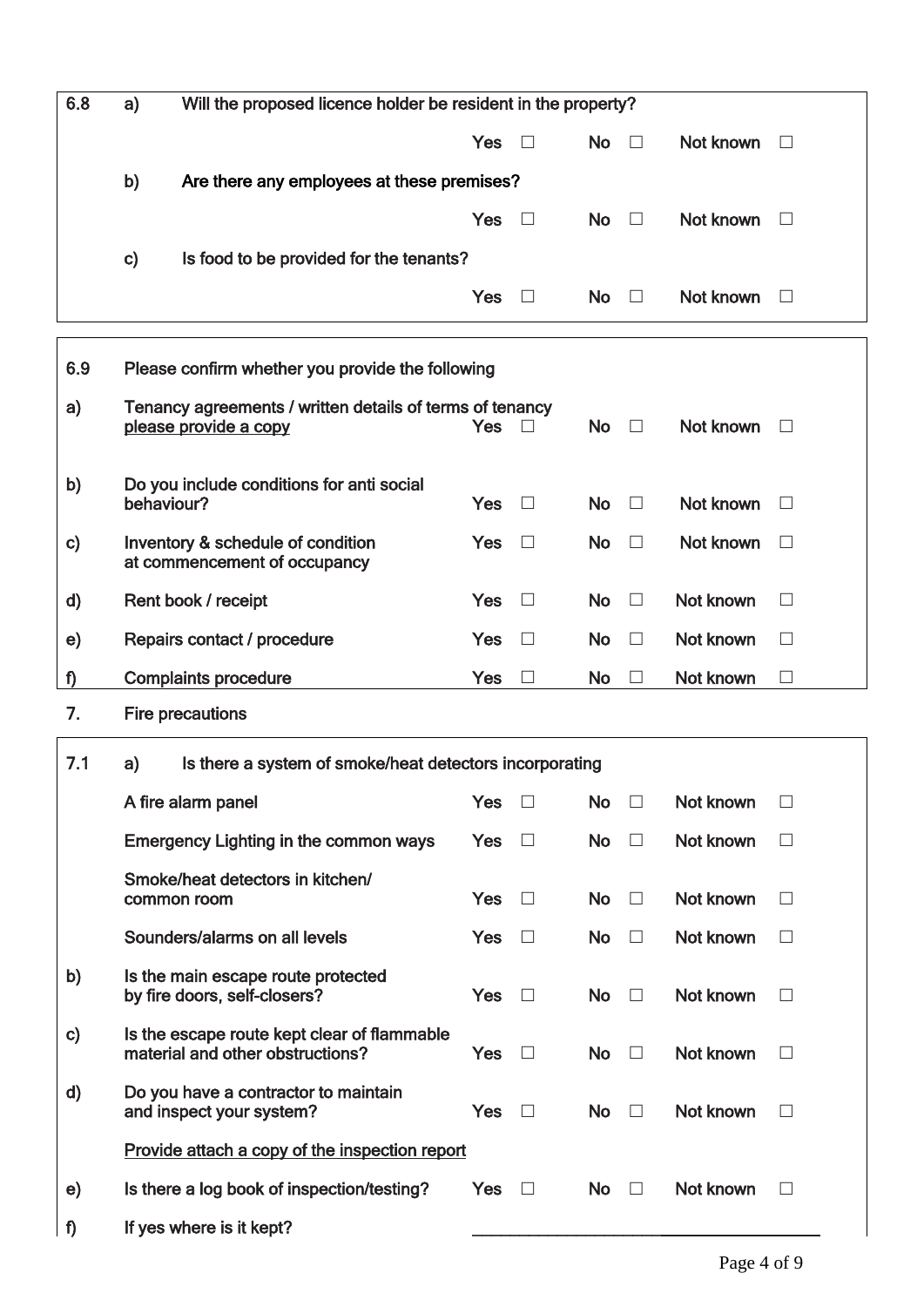| 7.2 | Is all furniture complaint with The Furniture<br>and Furnishings (Fire) (Safety) Regulations 1988<br>(As amended in 1989 and 1993)<br>(Excluding furniture/furnishings provided by tenants)                                                       |                                                                                                                               |                                                                    |                                                                                                                              |                                                                                                                    |                                                                                                                                             |                                                                                                                       |  |  |  |
|-----|---------------------------------------------------------------------------------------------------------------------------------------------------------------------------------------------------------------------------------------------------|-------------------------------------------------------------------------------------------------------------------------------|--------------------------------------------------------------------|------------------------------------------------------------------------------------------------------------------------------|--------------------------------------------------------------------------------------------------------------------|---------------------------------------------------------------------------------------------------------------------------------------------|-----------------------------------------------------------------------------------------------------------------------|--|--|--|
|     | <b>Furniture includes:</b>                                                                                                                                                                                                                        |                                                                                                                               |                                                                    |                                                                                                                              |                                                                                                                    |                                                                                                                                             |                                                                                                                       |  |  |  |
|     | <b>Furniture</b><br><b>Beds</b><br><b>Beds Headboards</b><br><b>Mattresses</b><br><b>Sofa Beds</b><br><b>Futons</b><br><b>Other Convertible Beds</b><br><b>Nursery Furniture</b><br><b>Seat Pads</b><br><b>Scatter Cushions</b><br><b>Pillows</b> | <b>Yes</b><br><b>Yes</b><br>Yes $\square$<br>Yes<br>Yes<br>Yes<br>Yes<br>Yes $\Box$<br>Yes $\Box$<br>Yes $\Box$<br><b>Yes</b> | $\Box$<br>$\Box$<br>$\Box$<br>$\Box$<br>$\Box$<br>$\Box$<br>$\Box$ | <b>No</b><br><b>No</b><br>No.<br>No.<br><b>No</b><br><b>No</b><br><b>No</b><br><b>No</b><br>No $\square$<br>No.<br><b>No</b> | $\Box$<br>$\Box$<br>$\Box$<br>$\Box$<br>$\Box$<br>$\Box$<br>$\Box$<br>$\Box$<br>$\overline{\phantom{a}}$<br>$\Box$ | Not known<br>Not known<br>Not known<br>Not known<br>Not known<br>Not known<br>Not known<br>Not known<br>Not known<br>Not known<br>Not known | $\vert \ \ \vert$<br>$\Box$<br>$\Box$<br>$\Box$<br>$\Box$<br>$\Box$<br>$\Box$<br>$\Box$<br>$\Box$<br>$\Box$<br>$\Box$ |  |  |  |
| 8   | <b>Gas and Electrical appliances</b>                                                                                                                                                                                                              |                                                                                                                               |                                                                    |                                                                                                                              |                                                                                                                    |                                                                                                                                             |                                                                                                                       |  |  |  |
| 8.1 | Is there is a gas supply to the property.                                                                                                                                                                                                         | <b>Yes</b>                                                                                                                    | $\Box$                                                             | <b>No</b>                                                                                                                    | $\Box$                                                                                                             | Not known                                                                                                                                   | $\Box$                                                                                                                |  |  |  |
|     | If yes please confirm that you have a current<br><b>Gas Safety Certificate</b>                                                                                                                                                                    | <b>Yes</b>                                                                                                                    | $\Box$                                                             | <b>No</b>                                                                                                                    | $\Box$                                                                                                             | Not known                                                                                                                                   | $\Box$                                                                                                                |  |  |  |
|     | (Required annually for the installation and<br>equipment you provide)                                                                                                                                                                             |                                                                                                                               |                                                                    |                                                                                                                              |                                                                                                                    |                                                                                                                                             |                                                                                                                       |  |  |  |
|     | Provide attach a copy                                                                                                                                                                                                                             |                                                                                                                               |                                                                    |                                                                                                                              |                                                                                                                    |                                                                                                                                             |                                                                                                                       |  |  |  |
| 8.2 | Have you an electrical safety certificate from<br>a competent electrical engineer within the last<br>5 years to confirm that the electrical installation<br>is safe?                                                                              | Yes                                                                                                                           | ☑                                                                  |                                                                                                                              |                                                                                                                    | $No \quad \Box \quad Not known$                                                                                                             | $\Box$                                                                                                                |  |  |  |
|     | Please attach a copy                                                                                                                                                                                                                              |                                                                                                                               |                                                                    |                                                                                                                              |                                                                                                                    |                                                                                                                                             |                                                                                                                       |  |  |  |
|     | If yes please indicate date of any major work to the electrical installations.<br>(please provide brief details)                                                                                                                                  |                                                                                                                               |                                                                    |                                                                                                                              |                                                                                                                    |                                                                                                                                             |                                                                                                                       |  |  |  |
|     |                                                                                                                                                                                                                                                   |                                                                                                                               |                                                                    |                                                                                                                              |                                                                                                                    |                                                                                                                                             |                                                                                                                       |  |  |  |
|     |                                                                                                                                                                                                                                                   |                                                                                                                               |                                                                    |                                                                                                                              |                                                                                                                    |                                                                                                                                             |                                                                                                                       |  |  |  |
|     |                                                                                                                                                                                                                                                   |                                                                                                                               |                                                                    |                                                                                                                              |                                                                                                                    |                                                                                                                                             |                                                                                                                       |  |  |  |
|     | Date                                                                                                                                                                                                                                              |                                                                                                                               |                                                                    |                                                                                                                              |                                                                                                                    |                                                                                                                                             |                                                                                                                       |  |  |  |
|     |                                                                                                                                                                                                                                                   |                                                                                                                               |                                                                    |                                                                                                                              |                                                                                                                    |                                                                                                                                             |                                                                                                                       |  |  |  |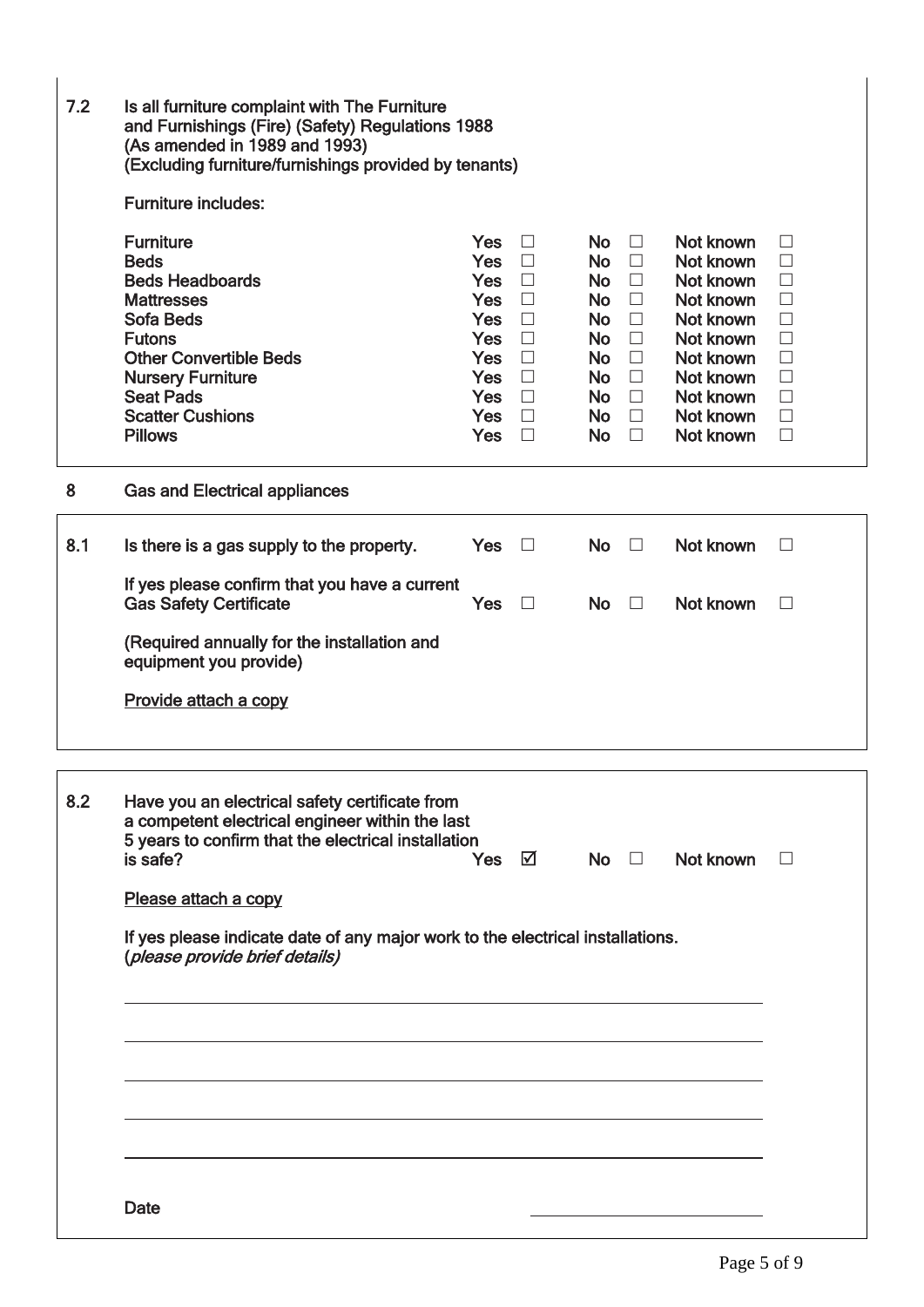| Have you a                                                                                                                                                                                                 |            |                            |                                                                                                                                                                                                                                      |        |
|------------------------------------------------------------------------------------------------------------------------------------------------------------------------------------------------------------|------------|----------------------------|--------------------------------------------------------------------------------------------------------------------------------------------------------------------------------------------------------------------------------------|--------|
| <b>Maintenance Plan</b><br>(please provide brief details)                                                                                                                                                  | Yes $\Box$ | No $\square$               | Not known                                                                                                                                                                                                                            | $\Box$ |
| <u> 1989 - Andrea Santana, amerikana amerikana amerikana amerikana amerikana amerikana amerikana amerikana amerika</u><br>,我们也不会有什么。""我们的人,我们也不会有什么?""我们的人,我们也不会有什么?""我们的人,我们也不会有什么?""我们的人,我们也不会有什么?""我们的人 |            |                            |                                                                                                                                                                                                                                      |        |
| Has the electrical appliances provided by the landlord been tested to ensure they are in                                                                                                                   |            |                            |                                                                                                                                                                                                                                      |        |
| safe working condition.                                                                                                                                                                                    |            |                            |                                                                                                                                                                                                                                      |        |
|                                                                                                                                                                                                            |            | Yes $\square$ No $\square$ | Not known                                                                                                                                                                                                                            | $\Box$ |
| PLEASE GIVE DETAILS OF THE OWNER OF THE PROPERTY                                                                                                                                                           |            |                            |                                                                                                                                                                                                                                      |        |
| <b>Title</b><br><u> 1990 - John Harry Harry Harry Harry Harry Harry Harry Harry Harry Harry Harry Harry Harry Harry Harry Harry</u>                                                                        |            |                            | Name <u>and the contract of the contract of the contract of the contract of the contract of the contract of the contract of the contract of the contract of the contract of the contract of the contract of the contract of the </u> |        |
| <b>Address</b>                                                                                                                                                                                             |            |                            |                                                                                                                                                                                                                                      |        |
| and the control of the control of the control of the control of the control of the control of the control of the                                                                                           |            |                            |                                                                                                                                                                                                                                      |        |
|                                                                                                                                                                                                            |            |                            |                                                                                                                                                                                                                                      |        |
|                                                                                                                                                                                                            | Postcode   |                            |                                                                                                                                                                                                                                      |        |
| Tel:                                                                                                                                                                                                       |            |                            |                                                                                                                                                                                                                                      |        |
| <b>Title</b><br><b>Name</b><br><u> 1989 - Johann Barnett, f</u>                                                                                                                                            |            |                            | <u> 1980 - Johann Barn, fransk politik (d. 1980)</u>                                                                                                                                                                                 |        |
| <b>Address</b>                                                                                                                                                                                             |            |                            |                                                                                                                                                                                                                                      |        |
| and the control of the control of the control of the control of the control of the control of the control of the                                                                                           |            |                            |                                                                                                                                                                                                                                      |        |
|                                                                                                                                                                                                            |            |                            |                                                                                                                                                                                                                                      |        |
|                                                                                                                                                                                                            | Postcode   |                            |                                                                                                                                                                                                                                      |        |
| Tel:                                                                                                                                                                                                       |            |                            |                                                                                                                                                                                                                                      |        |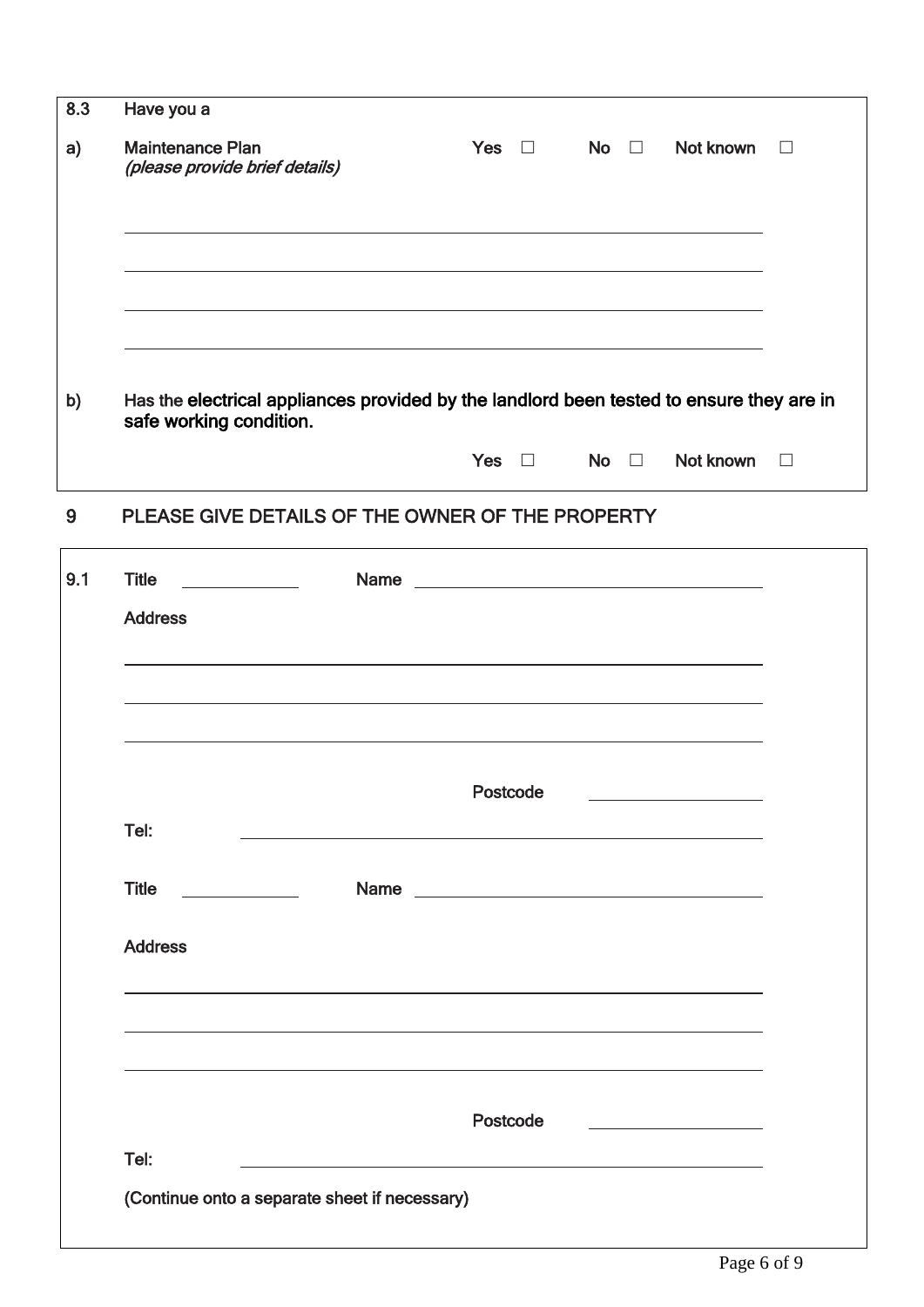| a)          |                                                                  |                                                                                                                                                                                                                               |            |                          |                     |                                                                                                                                                                                                                               |
|-------------|------------------------------------------------------------------|-------------------------------------------------------------------------------------------------------------------------------------------------------------------------------------------------------------------------------|------------|--------------------------|---------------------|-------------------------------------------------------------------------------------------------------------------------------------------------------------------------------------------------------------------------------|
| b)          | If leasehold please give address of leaseholder                  |                                                                                                                                                                                                                               |            |                          |                     |                                                                                                                                                                                                                               |
| <b>Name</b> |                                                                  | the control of the control of the control of the control of the control of the control of the control of the control of the control of the control of the control of the control of the control of the control of the control |            |                          |                     |                                                                                                                                                                                                                               |
|             | <b>Address</b>                                                   |                                                                                                                                                                                                                               |            |                          |                     |                                                                                                                                                                                                                               |
|             |                                                                  |                                                                                                                                                                                                                               |            |                          |                     |                                                                                                                                                                                                                               |
|             |                                                                  |                                                                                                                                                                                                                               |            |                          |                     |                                                                                                                                                                                                                               |
|             |                                                                  |                                                                                                                                                                                                                               | Postcode   |                          |                     |                                                                                                                                                                                                                               |
|             |                                                                  |                                                                                                                                                                                                                               |            |                          |                     | <u> 1989 - Johann Barn, mars an t-Amerikaansk kommunister (</u>                                                                                                                                                               |
| a)          | Is the property mortgaged?                                       |                                                                                                                                                                                                                               | <b>Yes</b> | $\overline{\phantom{a}}$ | <b>No</b><br>$\Box$ | Not known                                                                                                                                                                                                                     |
| b)          | If yes please give the details of each mortgage provider         |                                                                                                                                                                                                                               |            |                          |                     |                                                                                                                                                                                                                               |
|             | Name of bank or building society                                 |                                                                                                                                                                                                                               |            |                          |                     |                                                                                                                                                                                                                               |
|             | Mortgage Reference number                                        |                                                                                                                                                                                                                               |            |                          |                     | the control of the control of the control of the control of the control of the control of the control of the control of the control of the control of the control of the control of the control of the control of the control |
|             | <b>Address</b>                                                   |                                                                                                                                                                                                                               |            |                          |                     |                                                                                                                                                                                                                               |
|             |                                                                  |                                                                                                                                                                                                                               |            |                          |                     |                                                                                                                                                                                                                               |
|             |                                                                  |                                                                                                                                                                                                                               |            |                          |                     |                                                                                                                                                                                                                               |
|             |                                                                  | and the control of the control of the control of the control of the control of the control of the control of the                                                                                                              |            |                          |                     |                                                                                                                                                                                                                               |
|             |                                                                  |                                                                                                                                                                                                                               |            |                          |                     |                                                                                                                                                                                                                               |
|             |                                                                  |                                                                                                                                                                                                                               | Postcode   |                          |                     |                                                                                                                                                                                                                               |
|             | (Continue onto a separate sheet if necessary)                    |                                                                                                                                                                                                                               |            |                          |                     |                                                                                                                                                                                                                               |
| C)          | Please give the name and address of each of the mortgage holders |                                                                                                                                                                                                                               |            |                          |                     |                                                                                                                                                                                                                               |
|             |                                                                  |                                                                                                                                                                                                                               |            |                          |                     |                                                                                                                                                                                                                               |
| <b>Name</b> |                                                                  |                                                                                                                                                                                                                               |            |                          |                     |                                                                                                                                                                                                                               |
|             | <b>Address</b>                                                   |                                                                                                                                                                                                                               |            |                          |                     |                                                                                                                                                                                                                               |
|             |                                                                  |                                                                                                                                                                                                                               |            |                          |                     |                                                                                                                                                                                                                               |
|             |                                                                  |                                                                                                                                                                                                                               |            |                          |                     |                                                                                                                                                                                                                               |
|             |                                                                  |                                                                                                                                                                                                                               |            |                          |                     |                                                                                                                                                                                                                               |
|             |                                                                  |                                                                                                                                                                                                                               | Postcode   |                          |                     |                                                                                                                                                                                                                               |
| <b>Name</b> |                                                                  |                                                                                                                                                                                                                               |            |                          |                     |                                                                                                                                                                                                                               |
|             | <b>Address</b>                                                   |                                                                                                                                                                                                                               |            |                          |                     |                                                                                                                                                                                                                               |
|             |                                                                  |                                                                                                                                                                                                                               |            |                          |                     |                                                                                                                                                                                                                               |
|             |                                                                  |                                                                                                                                                                                                                               |            |                          |                     |                                                                                                                                                                                                                               |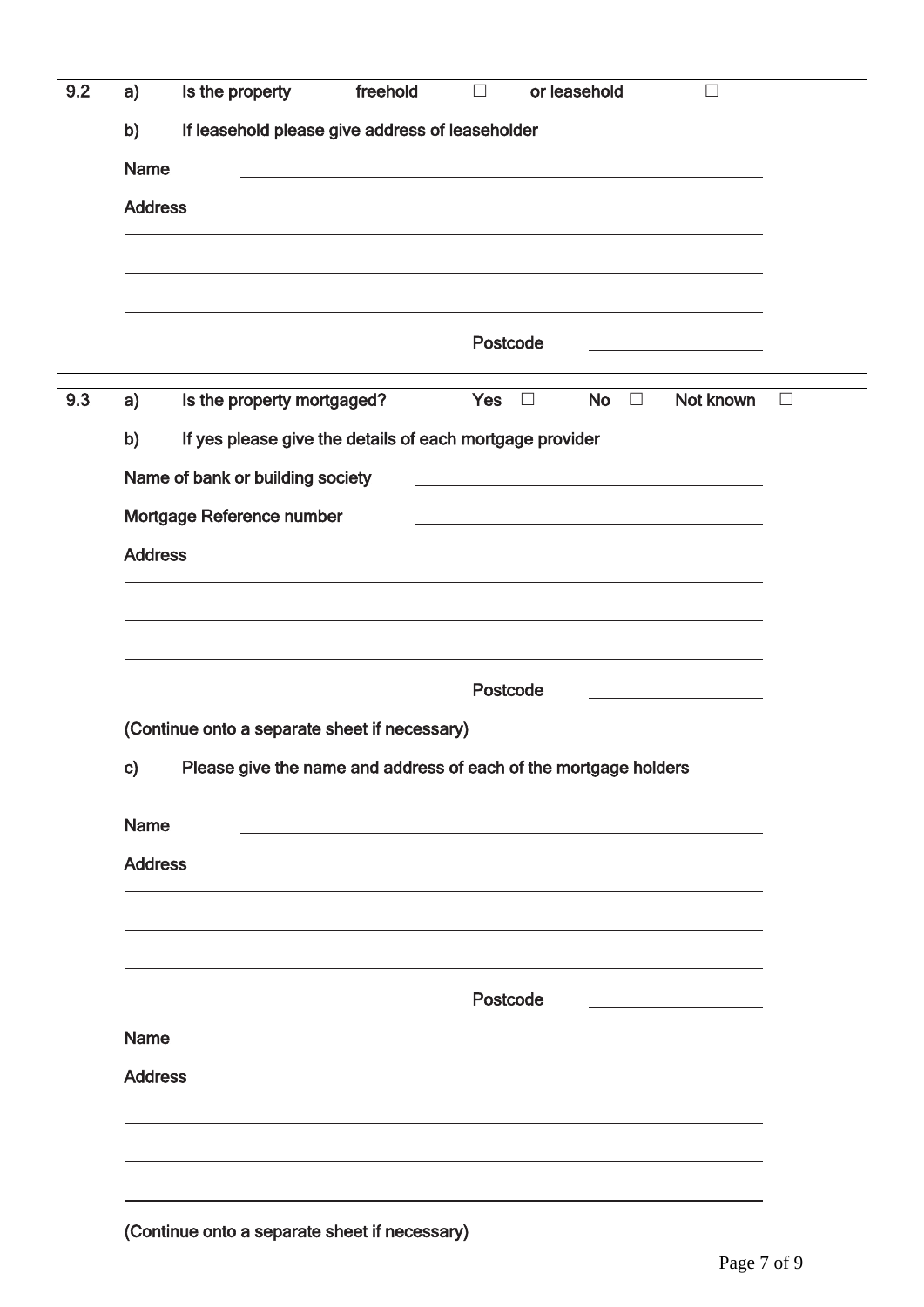# NOTE TO APPLICANTS

 Please note that it is a criminal offence to knowingly supply information which is false or misleading for the purposes of obtaining a licence.

 Evidence of any statements made in this application with regard to the property concerned may be required at a later date.

 If we subsequently discover something which is relevant and which you should have disclosed, or which has been incorrectly stated or described, your licence may be cancelled or other action taken.

False or Misleading Information – Section 238

- (1) A person commits an offence if:-
	- (a) he supplies any information to a local housing authority in connection with any of their functions under any of Parts 1 to 4 or this Part,
	- (b) the information is false or misleading, and
	- (c) he knows that it is false or misleading or is reckless as to whether it is false or misleading.
- (2) A person commits an offence if:-
	- (a) he supplies any information to another person which is false or misleading,
	- (b) he knows that it is false or misleading or is reckless as to whether it is false or misleading, and
	- (c) he knows that the information is to be used for the purpose of supplying information to a Local Housing Authority in connection with any of their functions under any of Parts 1 to 4 or this part.
- (3) A person who commits an offence under Sub-section (1) or (2) is liable on summary conviction to a fine not exceeding level 5 on the standard scale.
- (4) In this section "false or misleading" means false or misleading in any material respect.

### Data Protection Statement

We need your personal data to enable this Council to issue a HMO Licence. We may also use it for prevention and detection of fraud. We may share it with other organisations such as other local Housing Authorities as part of our joint approach to ensuring that only fit and proper people are licenced to own or manage Houses in Multiple Occupation.

 Register as required by Section 232 of the Housing Act 2004. The information in this Register shall be available, upon request, to Third Parties. Data held by this Local Housing Authority in respect of the licensing of HMO's shall be stored in a

 We will keep your personal data safe and secure and will not disclose it to anyone else without your consent, unless we are required by law to do so.